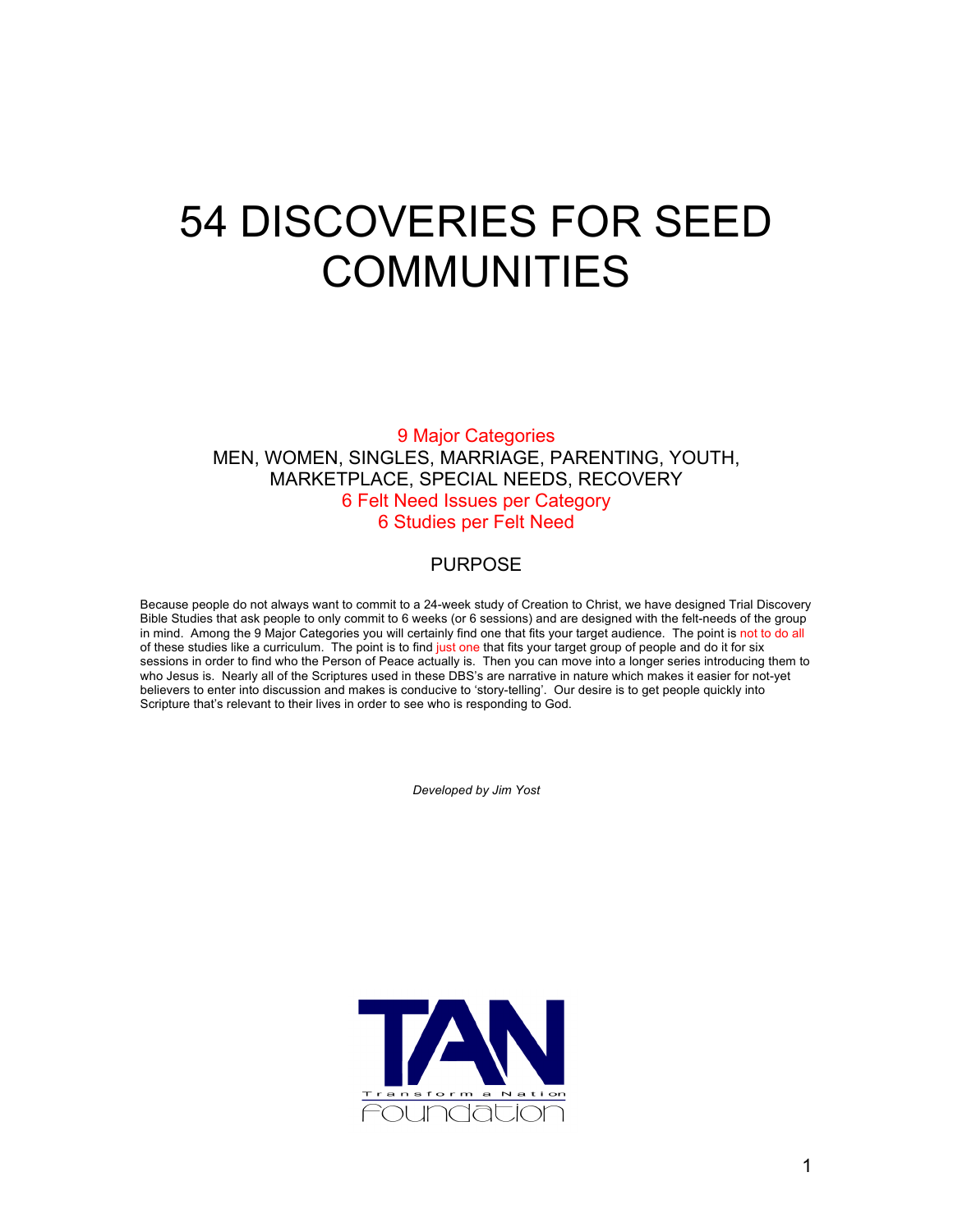### 9 CATEGORIES WITH FELT NEED TOPICS

(each topic has a 6-session DBS series)

#### MEN

- $\overline{1}$  Masculinity
- 2- Accountability
- 3- Discipleship
- 4- Attitude Adjustment
- 5- Performance Anxiety
- 6- Issues Men Face

#### **WOMEN**

- 1- Real Beauty
- 2- When Life is Not a Party
- 3- Being a Godly Woman
- 4- Coping with Change
- 5- Holding Your Own
- 6- Issues Women Face

#### **SINGLES**

- 1- Love and Loneliness
- 2- Pressures
- 3- Being a Complete Person
- 4- How to Find a Partner
- 5- Sexuality
- 6- Issues Singles Face

#### MARRIAGE

- 1- Getting Along at Home
- 2- Balancing Work and Home
- 3- Communication Conflict
- 4- Intimacy
- 5- Spiritually Single
- 6- Miscarriage

#### PARENTING

- 1- How It's Done
- 2- Family Time
- 3- Strong-willed Children
- 4- Adolescents
- 5- Challenging Issues/Special Needs
- 6- Parents in Pain

#### YOUTH

- 1- Discovering My Real Identity
- 2- Finding Friends and Fitting In
- 3- What Do I Believe?
- 4- Surviving Day to Day
- 5- Getting Along with My Parents
- 6- Hot Issues for Youth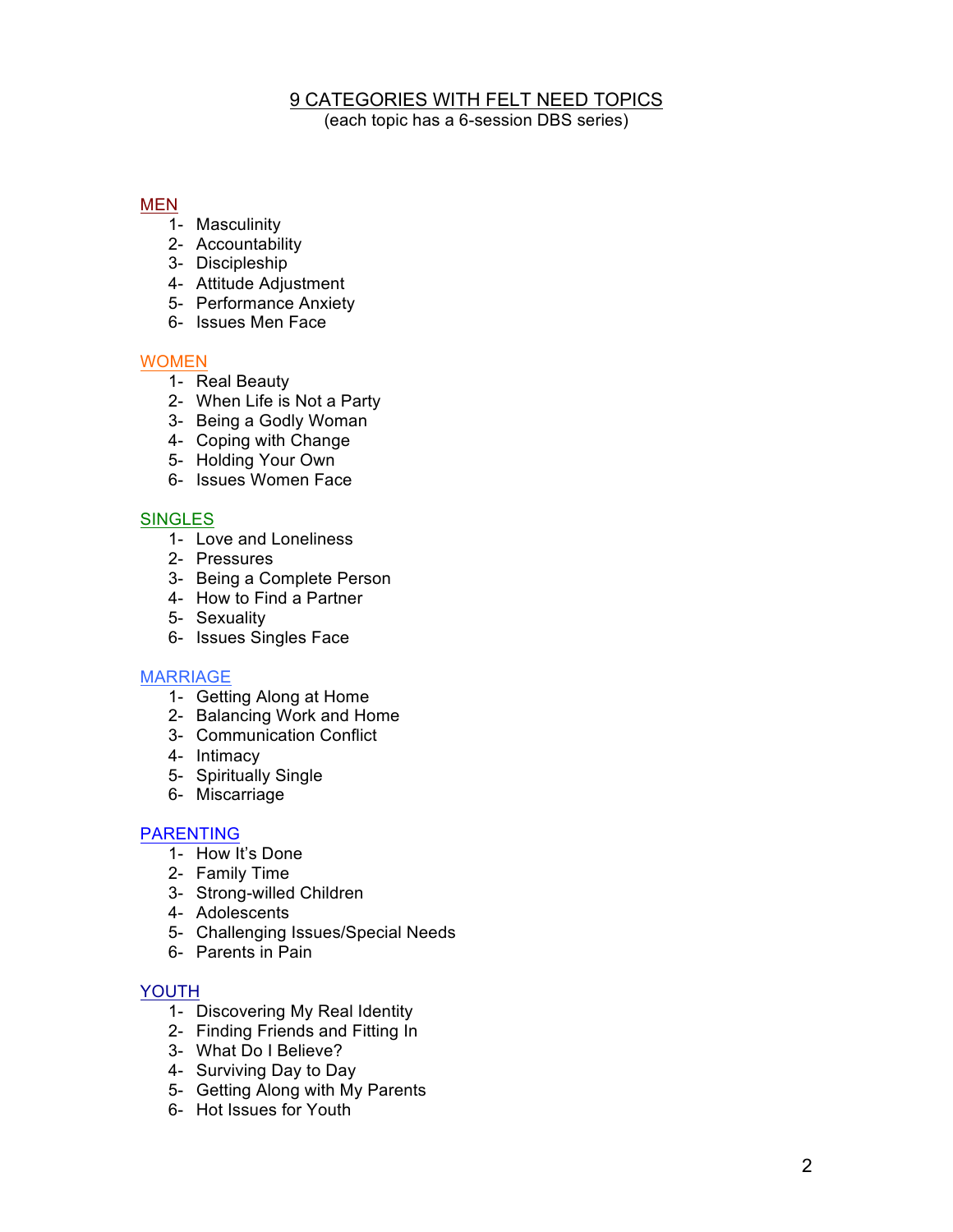#### MARKETPLACE

- 1- Relationships at Work
- 2- Too Much Stress!
- 3- Business Ethics
- 4- Finding the Right Job
- 5- Bored and Burned Out
- 6- Entrepreneurs

#### SPECIAL NEEDS

- 1- Self-Esteem
- 2- Financial Stress
- 3- Living with Pain
- 4- Caregivers
- 5- Empty Nesters/When the Kids Are Gone
- 6- Growing Older

#### RECOVERY

- 1- Healthy Habits
- 2- Healing Broken Relationships
- 3- Picking Up After Divorce
- 4- Grief and Loss
- 5- Abuse
- 6- 12 Steps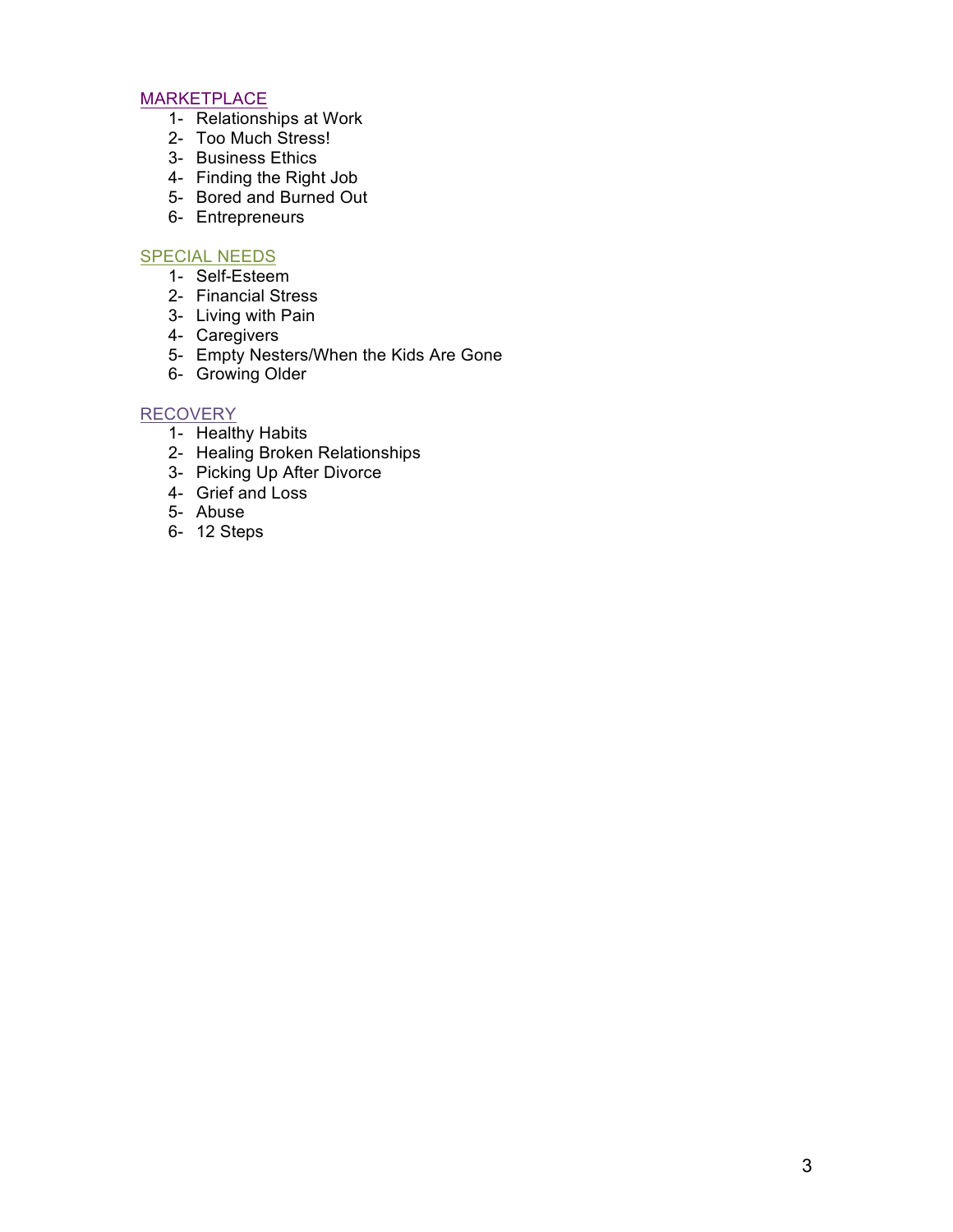### **MEN**

MEN - MASCULINITY - "I get mixed messages about what a man should be somewhere between macho and passive. I know Jesus is God, but is he also someone I can look to as the ultimate man?"

| 1 – The Divine Jesus     | "God with us"              | Matthew 1:18-25   |
|--------------------------|----------------------------|-------------------|
| 2 - The Human Jesus      | "Isn't this Joseph's son?" | Luke 4:14-30      |
| 3 - The Initiated Jesus  | Baptized and tempted       | Matthew 3:13-4:11 |
| 4 - The Tough Jesus      | Temple cleansing time      | Mark 11:12-19     |
| 5 - The Tender Jesus     | "Jesus wept"               | John 11:1-44      |
| 6 – The Triumphant Jesus | Jesus' death               | Luke 23:44-49     |

MEN - ACCOUNTABILITY - "It's about time men got together and got real. I know what's right and what I need to do. I don't need advice, but I do need a group of guys to listen, keep what I say to themselves, and hold me accountable."

| 1 – Our Need for Others         | Raising the roof for a friend Mark 2:1-12 |                  |
|---------------------------------|-------------------------------------------|------------------|
| 2 – Our Need for Accountability | Gehazi caught red-handed                  | 2 Kings 5:1-27   |
| 3 – Our Need for Support        | David's mighty men                        | 2 Samuel 23:8-23 |
| 4 – Our Need for Counsel        | Rehoboam needs advice                     | I Kings 12:1-24  |
| 5 – Our Need for Correction     | Nathan rebukes David                      | 2 Samuel 12:1-14 |
| 6 – Our Need for Mentoring      | Moses commissions Joshua Numbers 27:12-23 |                  |

MEN - DISCIPLESHIP - "Could anyone tell me what it means to be a man of God? I'm tired of pious Jesus talk and Sunday Christians. If I'm going to commit to this, I'm going all the way."

| 1 – Fighting Spirit    | David and Goliath         | I Samuel 17:12-50 |
|------------------------|---------------------------|-------------------|
| 2 - Total Commitment   | The rich young man        | Mark 10:17-31     |
| $3 - Obedience$        | Abraham's greatest test   | Genesis 22:1-19   |
| 4 - Teachable Spirit   | Peter's stretching vision | Acts 10:1-23      |
| 5 - Spreading the Word | Don't just stand there    | Acts 1:1-11       |
| 6 – God's Man at Home  | "As for me and my house"  | Joshua 24:1-27    |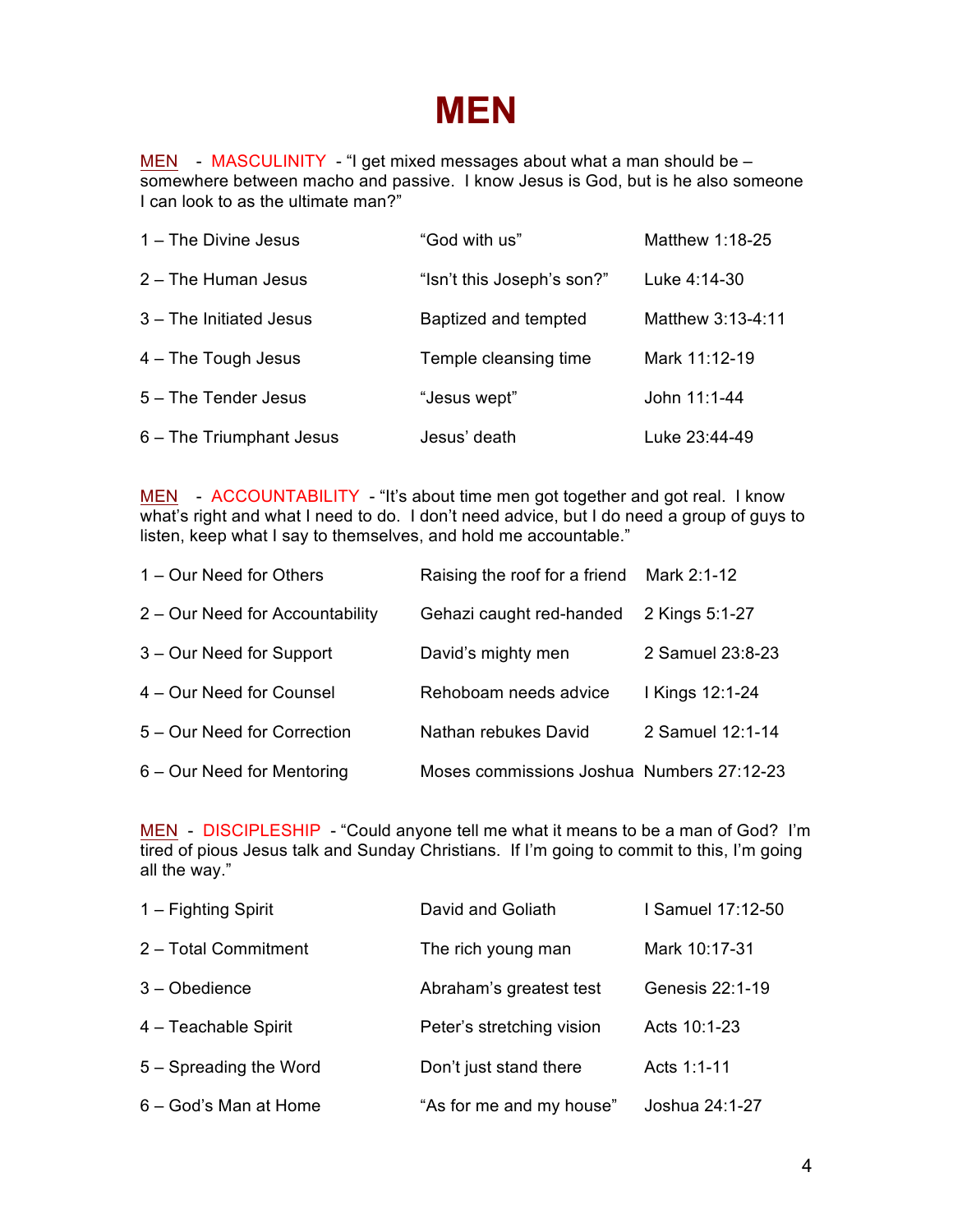MEN – ATTITUDE ADJUSTMENT – "Pressure is closing in on me. Too many demands. Not enough time. Money. My job. My kids. My marriage. Things are out of control and getting worse. I can't take this rat race anymore."

| $1 -$ Pressures   | Three men and a furnace     | Daniel 3:1-30    |
|-------------------|-----------------------------|------------------|
| $2 -$ Demands     | Moses and spoiled Israel    | Numbers 11:4-34  |
| $3 -$ Chaos       | Paul and Silas in prison    | Acts 16:16-40    |
| $4 - Blowing It$  | Peter denies Jesus          | Luke 22:54-62    |
| 5 - Family Stress | <b>Fractured family</b>     | Luke 15:11-32    |
| 6 - Moving On     | Peter steps out of the boat | Matthew 14:22-33 |

MEN – PERFORMANCE ANXIETY – "I constantly feel like my job is on the line. I'm always afraid I'm not measuring up. Even when I'm home I worry about work."

| 1 – Who Is The Boss?             | Workers in the vineyard    | Matthew 20:1-16  |
|----------------------------------|----------------------------|------------------|
| 2 - What's My Responsibility?    | Parable of the talents     | Matthew 25:14-30 |
| 3 - What's God's Responsibility? | God fights Gideon's battle | Judges 7:1-25    |
| 4 – Working for Tyrants          | <b>Bricks and straw</b>    | Exodus 5:1-21    |
| 5 - Worry is Overwhelming        | Moses under stress         | Exodus 5:22-6:12 |
| 6 - Being Content                | Abram gives Lot a choice   | Genesis 13:1-18  |

MEN – ISSUES MEN FACE – "There are some things I need to talk about, although it won't be easy. I'm sure other guys fight the same battles. We just don't tell each other. I think I'm ready to talk."

| 1 – Opening Up               | A Pharisee and a tax collector Luke 18:9-14 |                  |
|------------------------------|---------------------------------------------|------------------|
| 2 - Fatal Attraction         | David and Bathsheba                         | 2 Samuel 11:1-27 |
| 3 – My Dark Side             | Dirty dancing                               | Mark 6:14-29     |
| $4 - My$ Doubts              | I believe, help my unbelief                 | Mark 9:14-29     |
| 5 - Authority Figures        | King Saul fails badly                       | I Samuel 13:1-15 |
| 6 - Spiritual Responsibility | Eli: A failure at home                      | I Samuel 2:12-26 |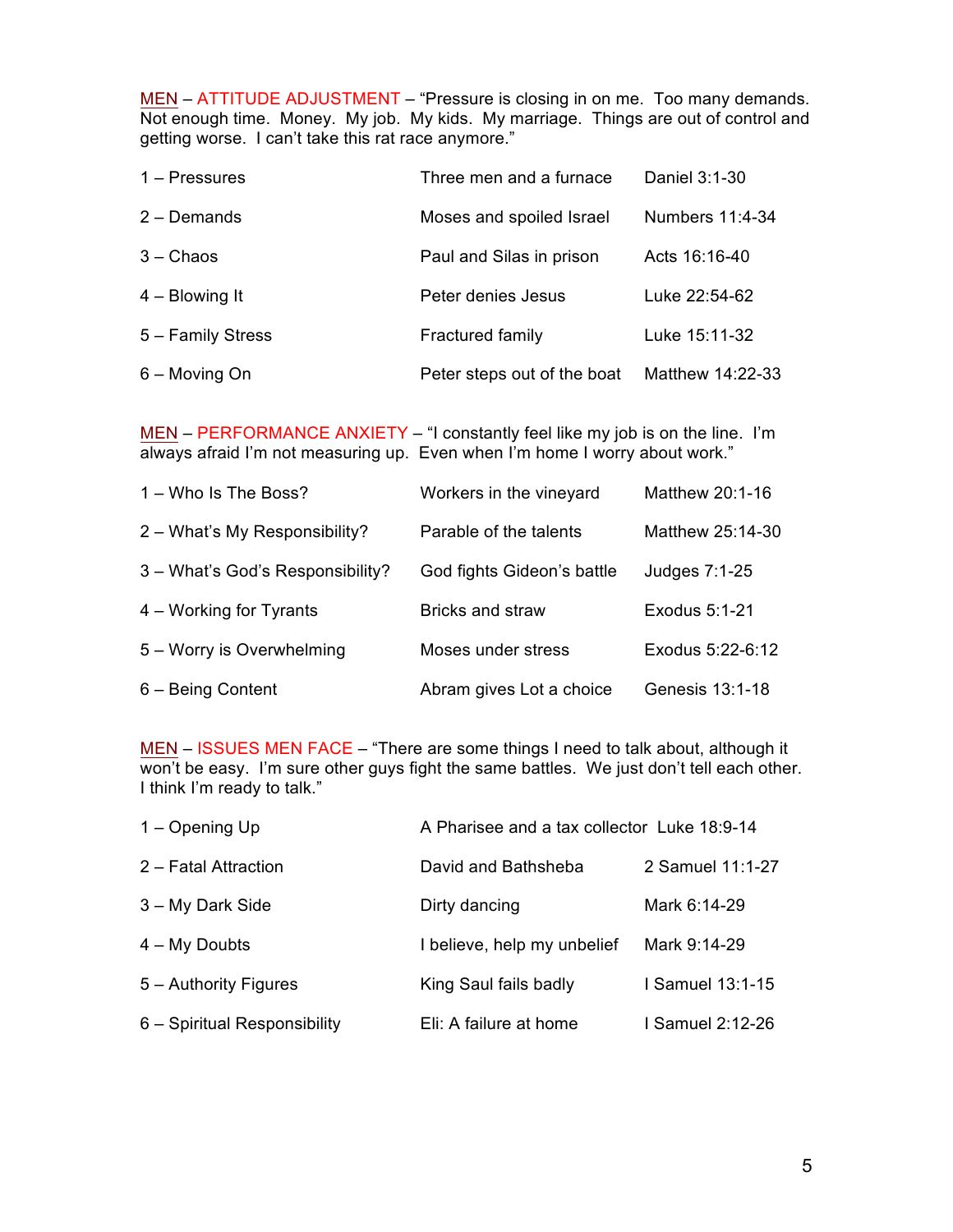### **WOMEN**

WOMEN – REAL BEAUTY – "It's a constant battle! My hair, my shape and my clothes are never quite right. I know I don't need to measure up to the glamorous stereotype, but where can I find a role model for real beauty?"

| 1-I Don't Measure Up          | Amazing affirmation   | John 7:53-8:11      |
|-------------------------------|-----------------------|---------------------|
| 2 – Struggle to Stay in Shape | Leah and Rachel       | Genesis 29:31-30:24 |
| 3 – Keeping Up My Image       | Queen of Sheba        | I Kings 10:1-13     |
| 4 – Finding My Own Style      | Stylish love          | Luke 7:36-50        |
| 5 - Staying Focused           | Wealthy woman focused | 2 Kings 4:8-37      |
| 6 - Achieving Real Beauty     | Mary's song           | Luke 1:39-56        |

WOMEN – WHEN LIFE IS NOT A PARTY – "I never thought my life would be like this. I've had so many disappointments and unfulfilled expectations. I try so hard, but things just don't go the way I've hoped. What am I doing wrong?"

| 1 – Where's The Romance?      | Rachel and Leah          | Genesis 29:1-30 |
|-------------------------------|--------------------------|-----------------|
| 2 – Grown Up, and Doing This? | Swallowing pride         | Jonah 1:1-17    |
| 3 - Where's My Dream House?   | The house built on rock  | Matthew 7:24-29 |
| 4 - Where's My Dream Family?  | Rebekah tricks Isaac     | Genesis 27:1-40 |
| 5 - Weren't We Best Friends?  | Hagar's favor turns sour | Genesis 16:1-16 |
| 6 - No More Goodbyes!         | Mary must say goodbye    | John 20:1-18    |

WOMEN – BEING A GODLY WOMAN – "What does God want me to be like? How can I apply what the Bible says about women to real life today?"

| 1 - Seeking God's Truth         | Queen of Sheba        | I Kings 10:1-13       |
|---------------------------------|-----------------------|-----------------------|
| 2 - Using My Gifts              | Priscilla             | Acts 18:1-4,18-28     |
| 3 - Caring for Others           | Shunammite woman      | 2 Kings 4:8-37        |
| 4 – Being Bold, Yet Wise        | Esther                | Esther 4:6-17; 7:1-10 |
| 5 - Trusting God in the Unknown | <b>Ruth</b>           | Ruth 1:1-22           |
| 6 - Giving God the Glory        | Mary, mother of Jesus | Luke 1:39-56          |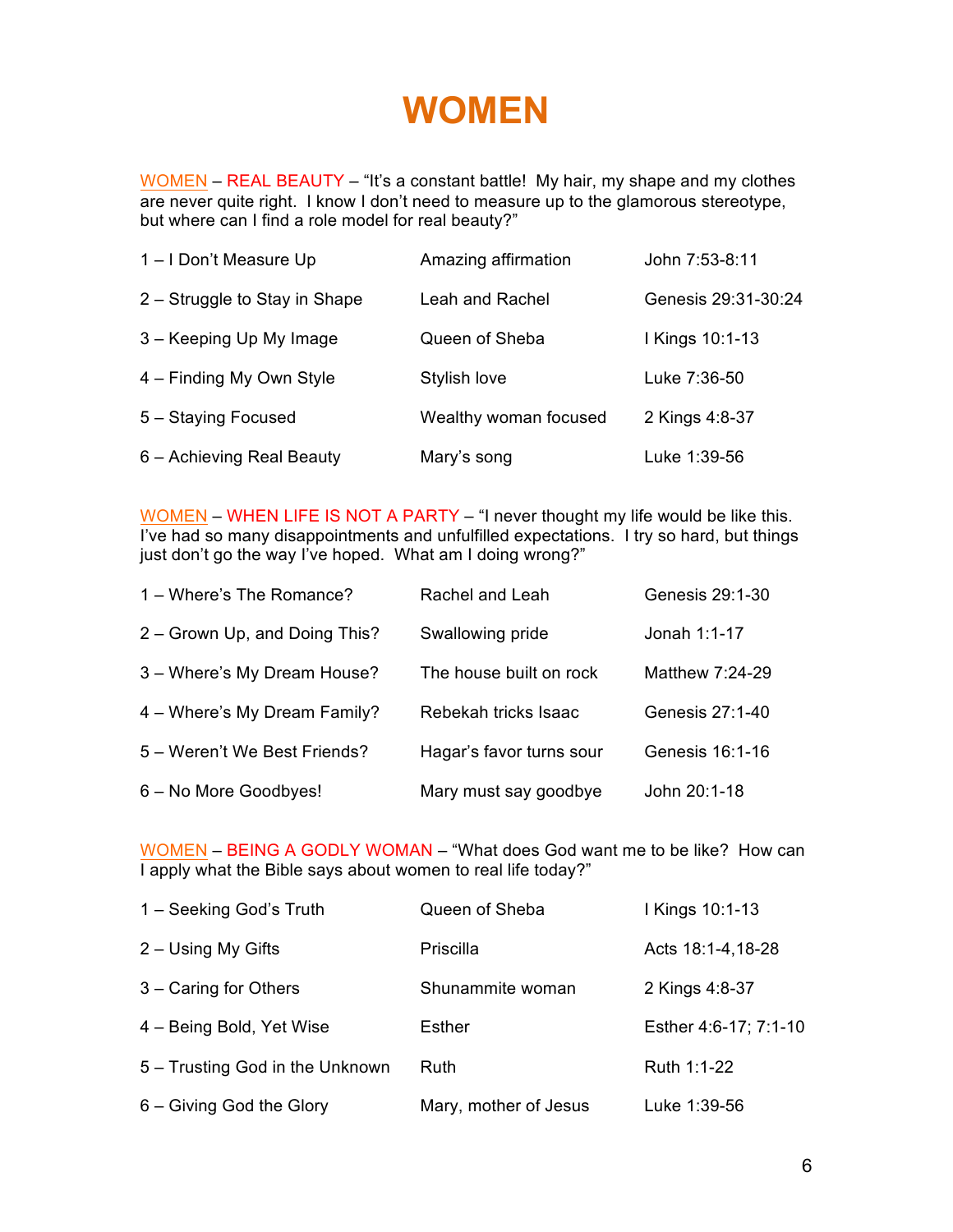WOMEN – COPING WITH CHANGE – "My head is spinning. Last year we moved. I went back to work. My youngest child is starting school. Can somebody throw me a life jacket to survive all the emotions that go along with change?"

| 1 – My Changing Relationships  | Ruth chooses a new family Ruth 1:1-22          |                 |
|--------------------------------|------------------------------------------------|-----------------|
| 2 – My Changing Home           | Abram and Sarai on the move Genesis 11:27-12:9 |                 |
| 3 – My Changing Career         | First disciples called                         | Luke 5:1-11     |
| 4 – My Changing Children       | Mary's changing child                          | Luke 2:41-52    |
| 5 – My Changing Age            | Sarah receives a promise                       | Genesis 18:1-15 |
| 6 – My Changing Spiritual Life | Woman gets "living water"                      | John 4:7-30     |

WOMEN – HOLDING YOUR OWN – "I feel like I'm giving and always giving in. I want to be a giving person, but I have needs too. How and when do I speak up for myself?"

| 1 - Empathy vs. Obsession          | Jesus mourns with friends                          | John 11:1-44   |
|------------------------------------|----------------------------------------------------|----------------|
| 2 - Servanthood vs. Setting Limits | Mary chooses not to serve                          | Luke 10:38-42  |
| 3 - Caring for Myself              | Accepting help from others                         | Exodus 18:1-27 |
| 4 - Speaking Up                    | Esther speaks for her people Esther 4:6-17; 7:1-10 |                |
| 5 – A Strong Woman                 | Deborah guides Israel                              | Judges 4:1-24  |
| $6 - At$ Peace with Myself         | Jesus at peace in the temple Luke 2:41-52          |                |

WOMEN – ISSUES WOMEN FACE – "I wish I could talk to other women about some things I can't escape. Like questions and feelings about career vs. family. About roles at home and in the community. And issues that require trust to even bring up."

| 1 – To Workor Not to Work    | Lydia the businesswoman                   | Acts 16:11-15      |
|------------------------------|-------------------------------------------|--------------------|
| 2 - What About Submission?   | One flesh                                 | Genesis 2:4-25     |
| 3 – My Role in the Community | Priscilla's gift                          | Acts 18:1-4, 18-28 |
| 4 - Can I Love Too Much?     | Learning not to do it all                 | Exodus 18:1-27     |
| 5 - Why Didn't God Help?     | Amnon rapes Tamar                         | 2 Samuel 13:1-22   |
| 6 – Recovering From Abuse    | Jesus heals a bleeding woman Mark 5:24-34 |                    |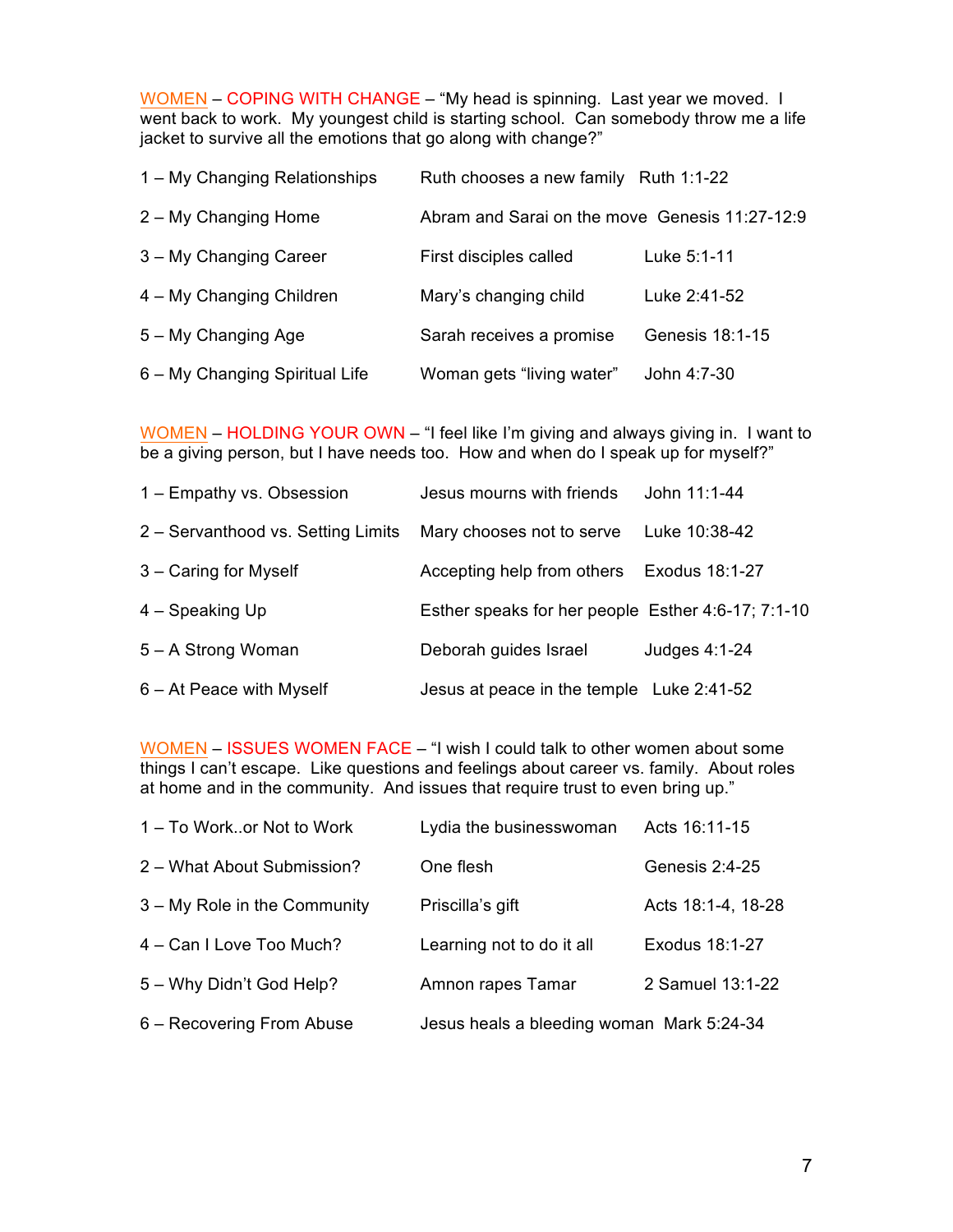### **SINGLES**

SINGLES – LOVE AND LONELINESS – "I often go for days without a hug or meaningful conversation. Sometimes singleness is like being a social leper. How can I deal with this isolation?"

| 1-I Don't Fit Anywhere         | Elijah in the wilderness                   | I Kings 19:1-18 |
|--------------------------------|--------------------------------------------|-----------------|
| 2 – My Need for a Loving Touch | A touching act                             | Luke 7:36-50    |
| 3 – My Need for Communication  | Early connections                          | Acts 2:42-47    |
| 4 – My Need for Companionship  | God provides a companion                   | Genesis 2:4-25  |
| 5 - Busyness vs. Loneliness    | Jesus' life of balance                     | Mark 1:29-39    |
| 6 – Making the Most of My Life | Lydia: a servant open to God Acts 16:11-15 |                 |

SINGLES – PRESSURES – "Panic attack . . . Dirty laundry. Leaking plumbing. Broken car. Checkbook a disaster. Health problems. I'm a capable person, but how can I survive on my own?"

| 1 – Making My Own Living       | Widow become salesperson                        | 2 Kings 4:1-7   |
|--------------------------------|-------------------------------------------------|-----------------|
| 2 - Coping With Crisis         | Joseph stands under pressure Genesis 39:1-23    |                 |
| 3 - Dealing With My Health     | Jesus heals a long sickness                     | John 5:1-15     |
| 4 – Managing My Finances       | Making the most of what I have Matthew 25:14-30 |                 |
| 5 – Dealing With Family Issues | God supports Hagar                              | Genesis 21:1-21 |
| 6 – Handling My Emotions       | Paul's vision brings comfort                    | Acts 18:5-17    |

SINGLES – BEING A COMPLETE PERSON – "Jesus was single. Is it possible God wants me to remain single for life? How can he call singleness a 'gift'? Couldn't I serve him better with a partner? How can I be 'whole' for him now as a single?"

| 1 - Did Jesus Ever Feel Lonely? | Alone in the wilderness    | Matthew 3:13-4:11     |
|---------------------------------|----------------------------|-----------------------|
| 2 – The 'Gift' of Singleness    | A high calling             | I Corinthians 7:25-35 |
| 3 – Am I called to be Single?   | Each has his own gift      | I Corinthians 7:36-40 |
| 4 – How Can I Best Serve?       | The Greatest servant       | Mark 10:35-45         |
| 5 - How Should I Pray?          | Jesus prays for God's will | Mark 14:32-42         |
| 6 – A Whole in One              | "I can do everything"      | Philippians 4:10-23   |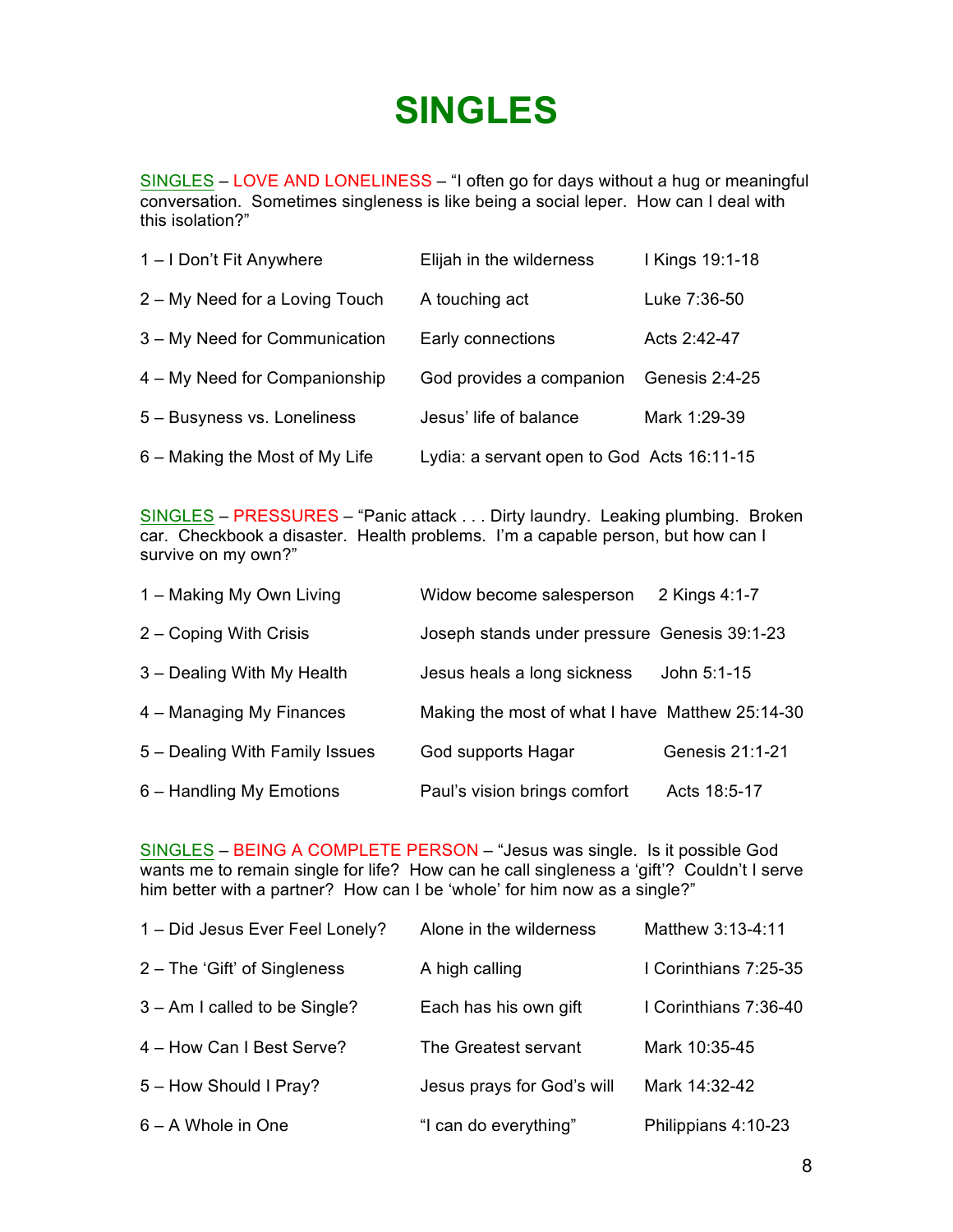SINGLES – HOW TO FIND A PARTNER – "The singles bar is a drag . . . but the church scene isn't much better. I'm about ready to give up on a real relationship and forget the whole dating game."

| 1 – Where Should I Look?  | Isaac looks for love                      | Genesis 24:1-29,50-67 |
|---------------------------|-------------------------------------------|-----------------------|
| 2 - Staying Disciplined   | Samson loses control                      | Judges 14:1-20        |
| 3 – Finding the Right Fit | Priscilla and Aquila                      | Acts 18:1-4,18-28     |
| 4 – Making Myself "Right" | Solomon desires God's best   Kings 3:1-28 |                       |
| 5 - What About My Fears?  | Gideon overcomes his fears Judges 6:1-40  |                       |
| 6 - When God Says "Wait"  | Jacob and Rachel wait                     | Genesis 29:1-30       |

SINGLES – SEXUALITY – "The whole world tells me to do it. God gave me these desires. What does he expect me to do with them? Is there anyone out there who struggles with the stuff I struggle with?"

| 1 - Are My Desires Normal?       | David is tempted            | 2 Samuel 11:1-27 |
|----------------------------------|-----------------------------|------------------|
| 2 - What Are God's Standards?    | Nathan rebukes David        | 2 Samuel 12:1-14 |
| 3 - Isn't Sex an Act of Love?    | "Love" takes over Samson    | Judges 16:1-22   |
| 4 - How Long Can I Wait?         | Jacob puts in his time      | Genesis 29:1-30  |
| 5 – What If I've Made Mistakes?  | Jesus forgives a prostitute | Luke 7:36-50     |
| 6 – Dealing With My Frustrations | A greater power for Elisha  | 2 Kings 6:8-23   |

SINGLES – ISSUES SINGLES FACE – "What kinds of friends do I look for? How do I keep from being burned again? Should I live in community or alone? Should I go back to school or volunteer overseas? What does God want me to do?

| 1 – Whom to Pick for Friends | David's friendship of character   Samuel 20:1-42 |                    |
|------------------------------|--------------------------------------------------|--------------------|
| 2 – When to Risk With Others | Seventy-seven times                              | Matthew 18:21-35   |
| $3 -$ Where to Live          | Israel's cloud of guidance                       | Numbers 9:15-10:36 |
| 4 – How to Spend My Life     | The Good Samaritan                               | Luke 10:25-37      |
| 5 - Where to Use My Talents  | David in Saul's service                          | I Samuel 16:14-23  |
| 6 - What About the Future?   | Noah waits on God                                | Genesis 8:1-22     |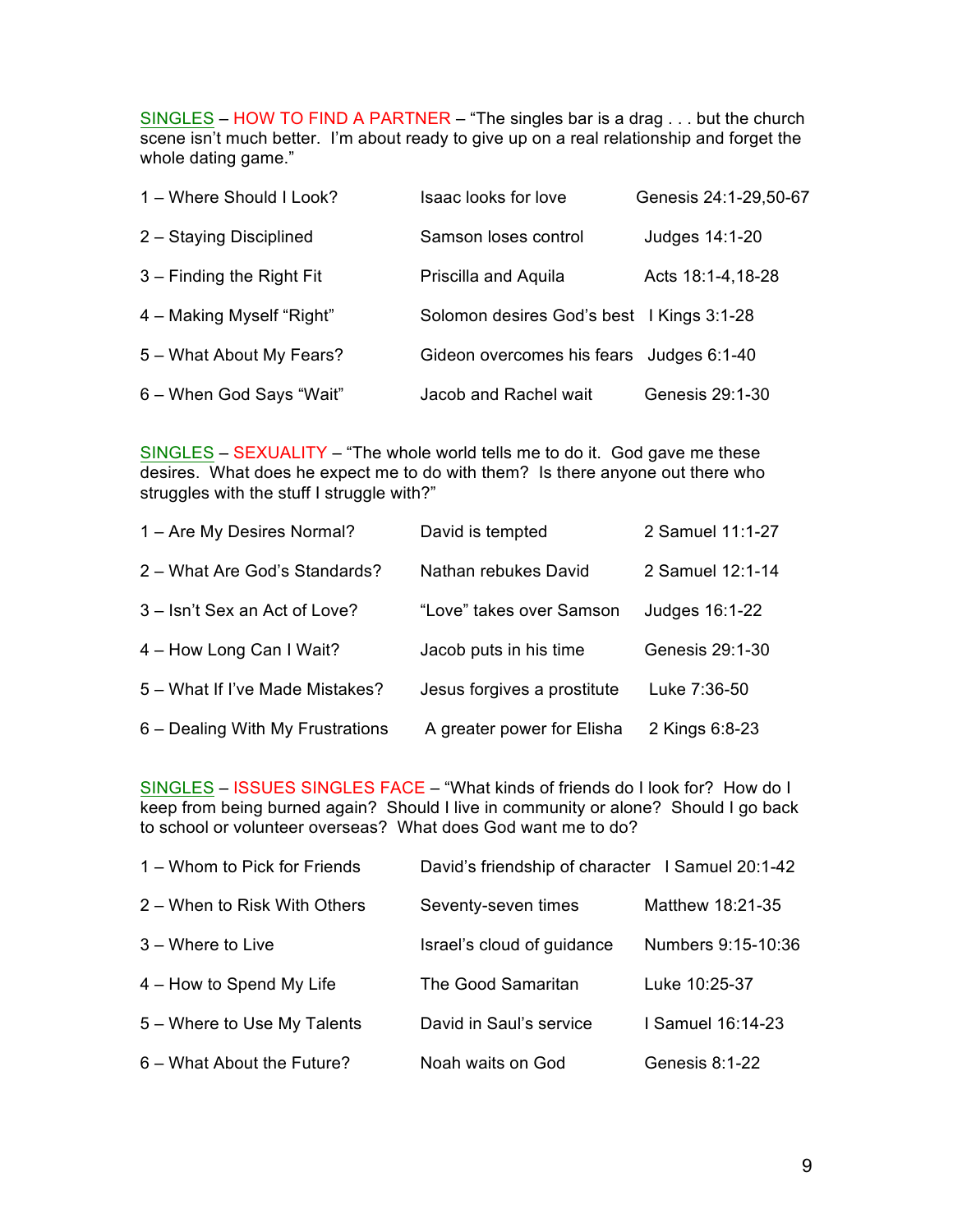### **MARRIAGE**

MARRIAGE – GETTING ALONG AT HOME – "We don't have a bad relationship, but why isn't marriage more fun? I want to be my spouse's best friend – as well as lover. How can I do a better job of living with the one I married?"

| 1 – In Good Times and Bad   | Isaac and Rebekah; 1 <sup>st</sup> love Genesis 24:1-29,50-67 |  |
|-----------------------------|---------------------------------------------------------------|--|
| 2 - Love, Honor and Cherish | Ruth and Boaz; mutual respect Ruth 2:1-23                     |  |
| 3 - 'Til Death Do Us Part   | Jacob and Rachel; worth the wait Genesis 29:1-30              |  |
| 4 – Serving One Another     | John 13:1-17<br>Footwashing; whose job is it?                 |  |
| $5 -$ Friends               | Genesis 2:4-25<br>Adam and Eve; one flesh                     |  |
| 6 - And Lovers              | Song of Songs 6:13-8:4<br>Celebrate difference!               |  |

MARRIAGE – BALANCING WORK AND HOME – "We both have so many demands for our time and energy. How can we give our best to our work without it coming at the expense of our family? I don't want to lose what we're supposed to be working for!"

| $1 - Teammates$            | Adam and Eve; one flesh                              | Genesis 2:4-25  |
|----------------------------|------------------------------------------------------|-----------------|
| 2 - Roommates              | Martha in the kitchen                                | Luke 10:38-42   |
| 3 – Work and Stress        | Workers in the vineyard                              | Matthew 20:1-16 |
| 4 - Stress management      | Jesus deals with demands                             | Mark 1:29-39    |
| 5 - Serving Each Other     | Footwashing                                          | John 13:1-17    |
| 6 - Faithful and Fulfilled | Priscilla and Aquila work together Acts 18:1-4,18-28 |                 |

MARRIAGE – COMMUNICATION CONFLICT – "Whether it's how to guard an evening or how to spend our income – we have a different point of view. How can we relate to each other in a way that pulls us together instead of apart?"

| 1 – Power of Commitment   | Joseph marries Mary                             | Matthew 1:18-25    |
|---------------------------|-------------------------------------------------|--------------------|
| 2 – Power of Words        | David and Michal: cutting words 2 Samuel 6:1-23 |                    |
| 3 – Acting on Impulse     | Abram, Sarai and Hagar                          | Genesis 16:1-16    |
| 4 - Dealing with Conflict | Abraham and Sarah disagree Genesis 21:1-21      |                    |
| 5 - Pulling Apart         | Adam and Eve blame each other Genesis 3:1-24    |                    |
| 6 - Pulling Together      | Mutual respect                                  | Ephesians 5:22-6:9 |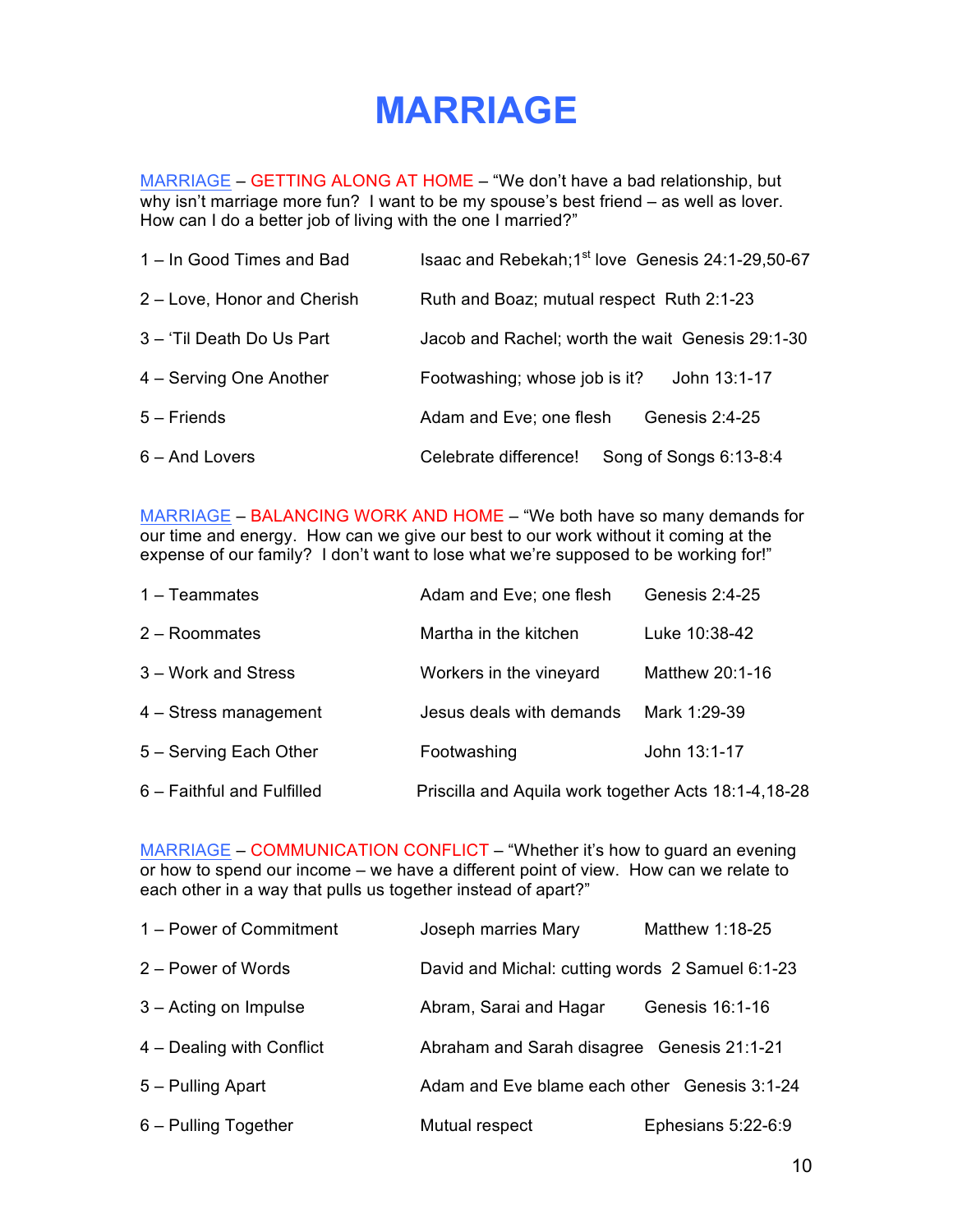MARRIAGE – INTIMACY – "The world exalts sex as the ultimate high. But we both have different needs. We'd like more romance and sizzle in our love life. How does God want us to enjoy this gift?"

| $1 - God's Gift$          | Delighting in love                               | Song of Songs 1:1-14    |
|---------------------------|--------------------------------------------------|-------------------------|
| 2 - Sharing Yourself      | Wooing words                                     | Song of Songs 1:15-2:15 |
| 3 - The Rhythm of Romance | Absence grows love                               | Song of Songs 2:16-3:11 |
| 4 - Only You              | Can't keep my eyes off you Song of Songs 5:9-6:9 |                         |
| 5 - Sensitive Sex         | Celebrate difference!                            | Song of Songs 6:13-8:4  |
| 6 - Commited Love         | The power of love                                | Song of Songs 8:5-14    |

MARRIAGE – SPIRITUALLY SINGLE – "Since we've been married, my husband won't come to church with me. I want our children to grow up with Christian teaching, but he doesn't back me up. How can I please God and my husband?"

| 1 – Don't Give Up                                         | A household conversion                          | Acts 16:16-40   |
|-----------------------------------------------------------|-------------------------------------------------|-----------------|
| 2 - God's Love and Ours                                   | Abraham pleads for Sodom Genesis 18:16-33       |                 |
| 3 - Putting Things in God's Hands Abraham's greatest test |                                                 | Genesis 22:1-19 |
| 4 – Who's Number 1?                                       | Take a warning from Solomon   Kings 10:23-11:13 |                 |
| 5 – God is at Work                                        | Praying for Peter in prison                     | Acts 12:1-19    |
| 6 - Your Spiritual Family                                 | Mary and John at the cross                      | John 19:16-27   |

MARRIAGE – MISCARRIAGE – "It tears me up to walk past the baby's room. Now I wish we hadn't gotten so excited and made so many plans. I'm dying inside, and I've got to talk to someone who has gone through this."

| 1 – When Life Falls Apart | Job's life collapses                              | Job 1:1-22      |
|---------------------------|---------------------------------------------------|-----------------|
| 2 - Shattered Dreams      | Elisha and a grieving woman 2 Kings 4:8-37        |                 |
| 3 - Marital Stress        | Jacob and Rachel under stress Genesis 29:31-30:24 |                 |
| 4 – Releasing the Pain    | Hannah pours out her soul                         | I Samuel 1:1-28 |
| 5 - God Cares             | Jesus weeps over death                            | John 11:1-44    |
| 6 - Life Goes On          | David pleads, then accepts 2 Samuel 12:15-25      |                 |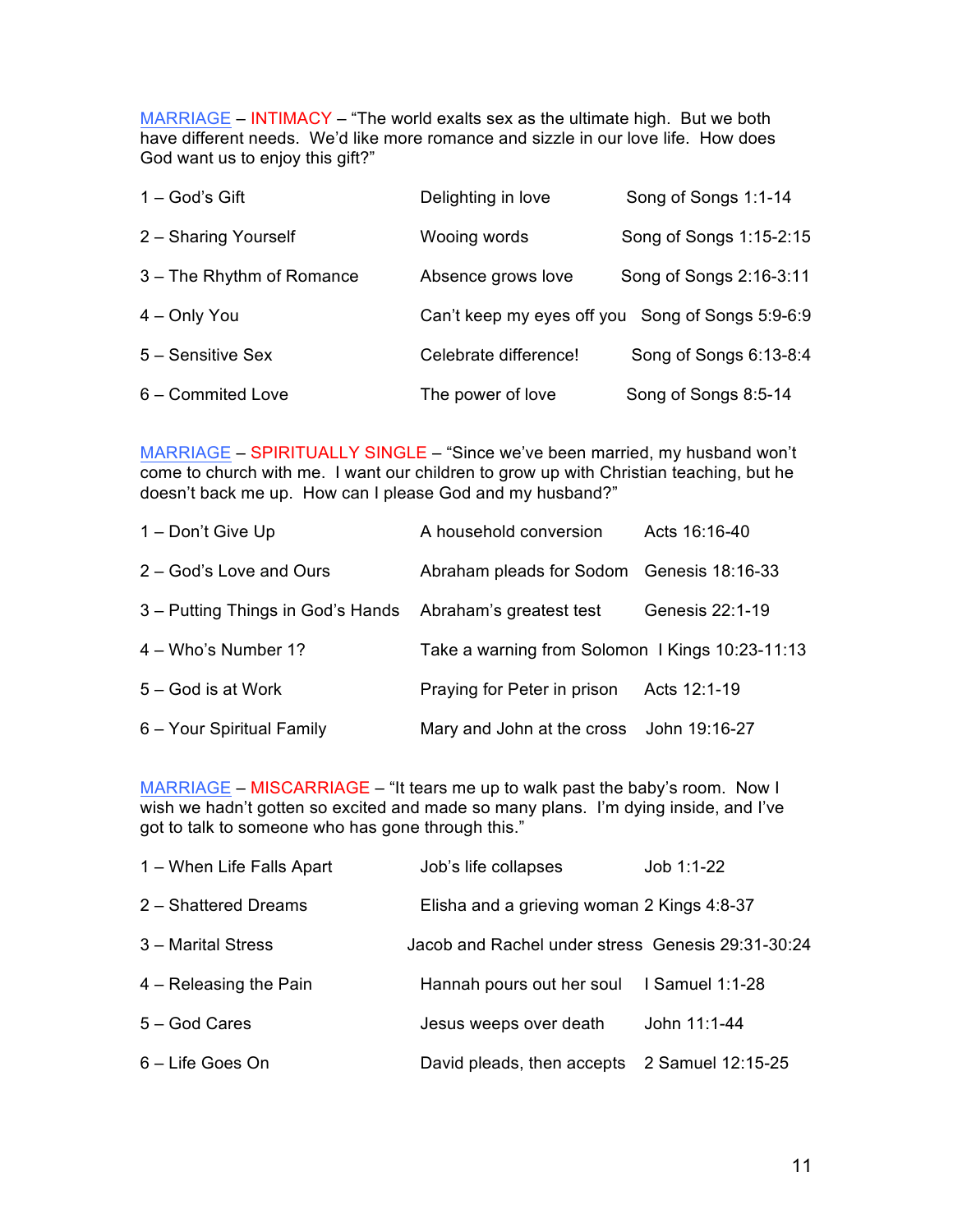### **PARENTING**

PARENTING – HOW IT'S DONE – "I got into parenting before I was ready. Other people make it sound so easy. My mother just laughs. My grandmother says everything will be okay. But I'm trying to raise my kids without a map. Please help."

| 1 – Preparation   | Mary and Joseph become parents Luke 2:1-20        |                  |
|-------------------|---------------------------------------------------|------------------|
| 2 - Dedication    | Jesus presented in the temple Luke 2:21-40        |                  |
| 3 - Expectations  | A mother's high hopes                             | Matthew 20:20-28 |
| 4 - Confrontation | Eli's failure to restore his sons I Samuel 3:1-21 |                  |
| 5 - Consecration  | Abraham's greatest test                           | Genesis 22:1-19  |
| $6 - Celebration$ | Homecoming party                                  | Luke 15:11-32    |

PARENTING – FAMILY TIME – "We want to create memories as a family. Will our kids remember their childhood in a way that feels good to them and honors God?"

| 1 – Proper Priorities   | God commands a day off                        | Exodus 16:1-35   |
|-------------------------|-----------------------------------------------|------------------|
| $2 -$ Time Together     | Supper time                                   | John 13:1-17     |
| 3 - Family Traditions   | Passover: a family ritual                     | Exodus 12:1-30   |
| 4 - Family Vacations    | A "vacation" with 5000 surprises Mark 6:30-44 |                  |
| 5 – Worshiping Together | The fellowship of believers                   | Acts 2:42-47     |
| 6 - Lasting Values      | Stones of memorial                            | Joshua 3:14-4:24 |

PARENTING – STRONG-WILLED CHILDREN – "My daughter always wants to paint outside the lines. She is really a good kid, and I love her a lot, but I don't know what to do. How do you raise a child who was born with a strong will?"

| 1 – Where Are My Instructions?                                                  | Jesus was a strong-willed child Luke 2:41-52    |                 |
|---------------------------------------------------------------------------------|-------------------------------------------------|-----------------|
| 2 - Born to Be Wild                                                             | The devil made me do it                         | Genesis 3:1-24  |
| 3 - Necessary Discipline                                                        | Eli: a parent who failed                        | I Samuel 3:1-21 |
| 4 – Dealing with Anger                                                          | Moses faces his critics                         | Numbers 11:4-34 |
| 5 – When the Kids Drive You Crazy Little Jocab grabs for power Genesis 25:19-34 |                                                 |                 |
| 6 – Happy Endings                                                               | Jacob's strength comes through Genesis 32:22-32 |                 |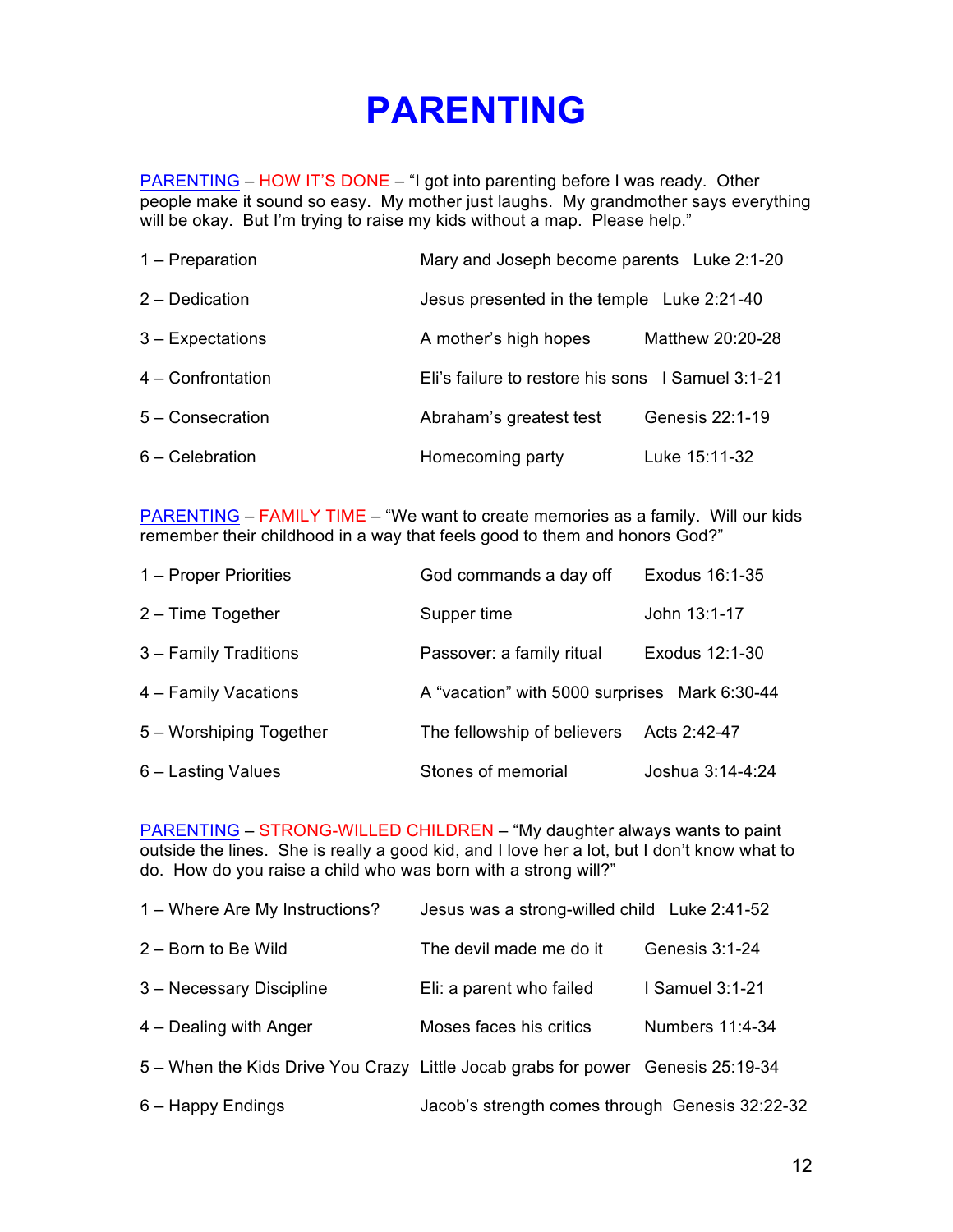PARENTING – ADOLESCENTS – "My teenager is about to drive me crazy. The music. Posters. Clothes. It's outrageous! We can't even talk about it without shouting. How can we make it through adolescence?!"

| 1 - Stressful Times           | Trouble in the family                              | Luke 15:11-32  |
|-------------------------------|----------------------------------------------------|----------------|
| 2 - Confusing Times           | When Jesus didn't come home Luke 2:41-52           |                |
| 3 - Angry Times               | The golden calf                                    | Exodus 32:1-35 |
| 4 - Decisions, Decisions!     | Samson's dating dilema                             | Judges 14:1-20 |
| 5 - A Parent's Responsibility | Eli's failure to restrain his sons I Samuel 3:1-21 |                |
| 6 – Getting Along             | Joseph: a kid with an 'attitude' Genesis 37:1-11   |                |

PARENTING – CHALLENGING ISSUES, SPECIAL NEEDS – "God have me a very special child. Now, I need the wisdom to raise this child. I feel somewhat alone and nobody understands."

| 1 - Adopted Children           | Moses: an adopted child                             | Exodus 1:22-2:25 |
|--------------------------------|-----------------------------------------------------|------------------|
| 2 - Children of Divorce        | Ishmael: Rejected and dejected Genesis 21:1-21      |                  |
| 3 - Single-Parent Children     | Double blessing for a single parent I Kings 17:1-24 |                  |
| 4 - Children With Disabilities | Why was he born blind?                              | John 9:1-34      |
| 5 - Gifted Children            | Jesus perplexes his parents Luke 2:41-52            |                  |
| 6 - Substitute Parents         | Esther: raised by a relative                        | Esther 2:1-18    |

PARENTING – PARENTS IN PAIN – "Where did we go wrong? I never dreamed our son would make the choices he has. Didn't our values sink in at all? And how do we relate to him now? What should or shouldn't we say to him?"

| 1 – Sharing Your Story          | Prodigal: a parable of pain | Luke 15:11-32     |
|---------------------------------|-----------------------------|-------------------|
| 2 - Coping With Grief           | Eli and his wayward sons    | I Samuel 2:12-26  |
| 3 - Dealing With Disappointment | Chaos in David's family     | 2 Samuel 13:23-39 |
| 4 – Knowing How to Relate       | David longs for Absalom     | 2 Samuel 14:1-33  |
| 5 - Feeling Their Pain          | Peter disowns Jesus         | Luke 22:54-62     |
| 6 – Believing in Miracles       | Jesus forgives Peter        | John 21:1-25      |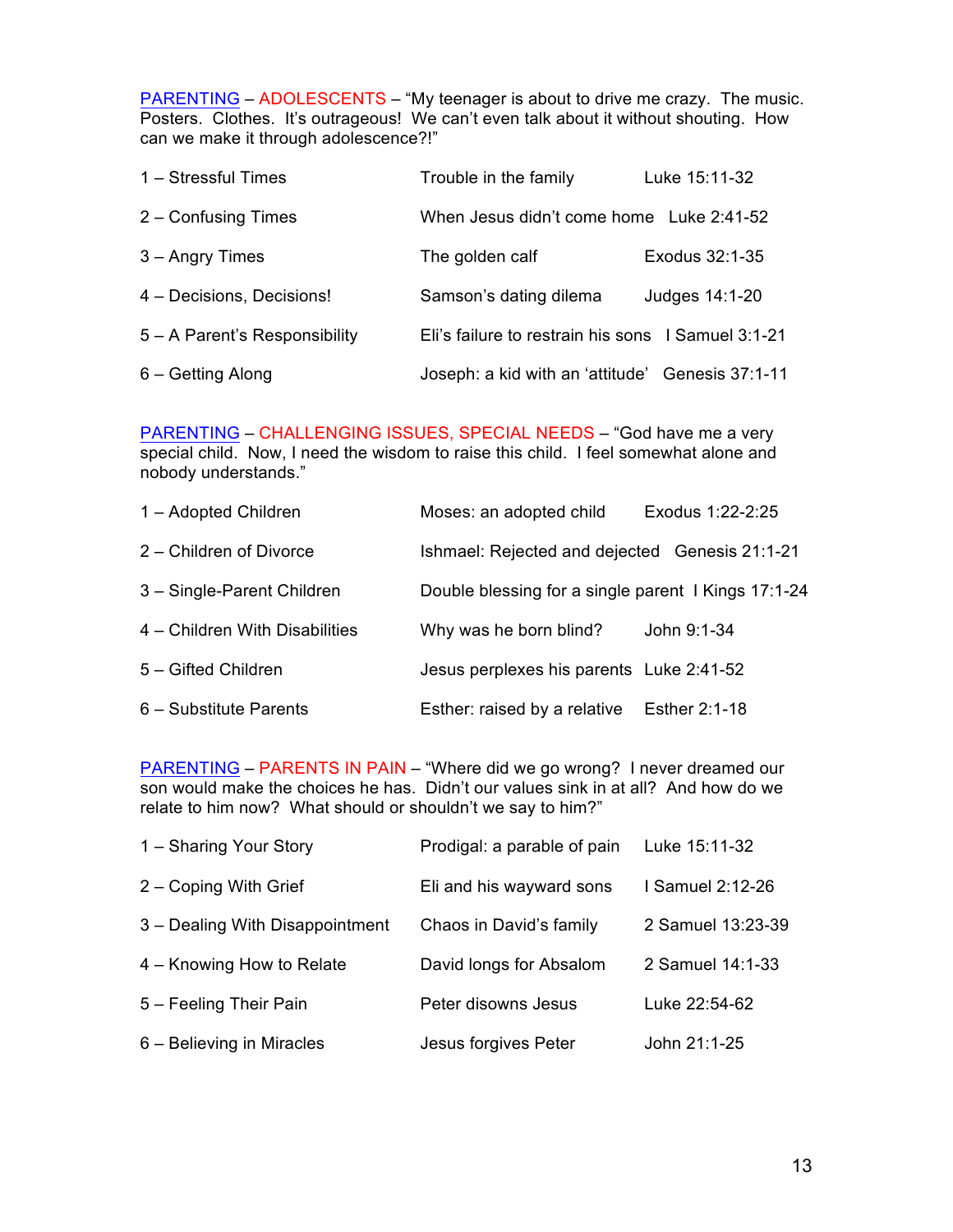### **YOUTH**

YOUTH – DISCOVERING MY REAL IDENTITY – "I know I'm good at some things and  $\overline{\text{no so good}}$  at others. I don't want to be weird, but I do want to be myself. What makes me unique? How can I be all that I was meant to be?"

| 1 - Being Real               | A Pharisee and a tax collector Luke 18:9-14 |                  |
|------------------------------|---------------------------------------------|------------------|
| 2 - My Uniqueness            | Zacchaeus                                   | Luke 19:1-10     |
| 3 - My Personality           | Mary and Martha                             | Luke 10:38-42    |
| $4 - My$ Abilities           | Using your 'talents'                        | Matthew 25:14-30 |
| 5 – Strengths and Weaknesses | Gideon's fears                              | Judges 6:1-40    |
| 6 - God's Call               | <b>Following Jesus</b>                      | Luke 5:1-11      |

YOUTH – FINDING FRIENDS AND FITTING IN – "I always feel out of place. It's so hard to fit in. I don't want to come off like I'm either shy or obnoxious. Can I be myself and still have friends?"

| $1 -$ Acceptance   | Paul's struggle for acceptance Acts 9:20-31    |             |
|--------------------|------------------------------------------------|-------------|
| $2 - Fitting In$   | "The Lord looks at the heart" I Samuel 16:1-13 |             |
| 3 - Being Myself   | David can't use Saul's armor I Samuel 17:12-50 |             |
| 4 – Feeling Secure | David and Jonathan - Part 1   Samuel 18:1-30   |             |
| 5 - Getting Close  | David and Jonathan - Part 2   Samuel 20:1-42   |             |
| 6 - True Friends   | Four friends who cared                         | Mark 2:1-12 |

YOUTH – WHAT DO I BELIEVE? – "I've done the church thing. It's easy to let all that teaching go in one ear and out the other. I think it's time to know what I really believe, and really believe what I already know."

| 1 – God the Father Almighty | Maker of heaven and earth Genesis 1:1-2:3 |                 |
|-----------------------------|-------------------------------------------|-----------------|
| 2 - Jesus Christ            | An angel visits Mary                      | Luke 1:26-38    |
| 3 - Holy Spirit             | The Spirit shakes things up               | Acts 4:1-31     |
| 4 - Christian Church        | The cost in "being there"                 | Acts 4:32-37    |
| 5 – Forgiveness of Sins     | Jesus: my substitute                      | Mark 15:1-15    |
| 6 – Resurrection and Life   | A new day dawns                           | Matthew 28:1-20 |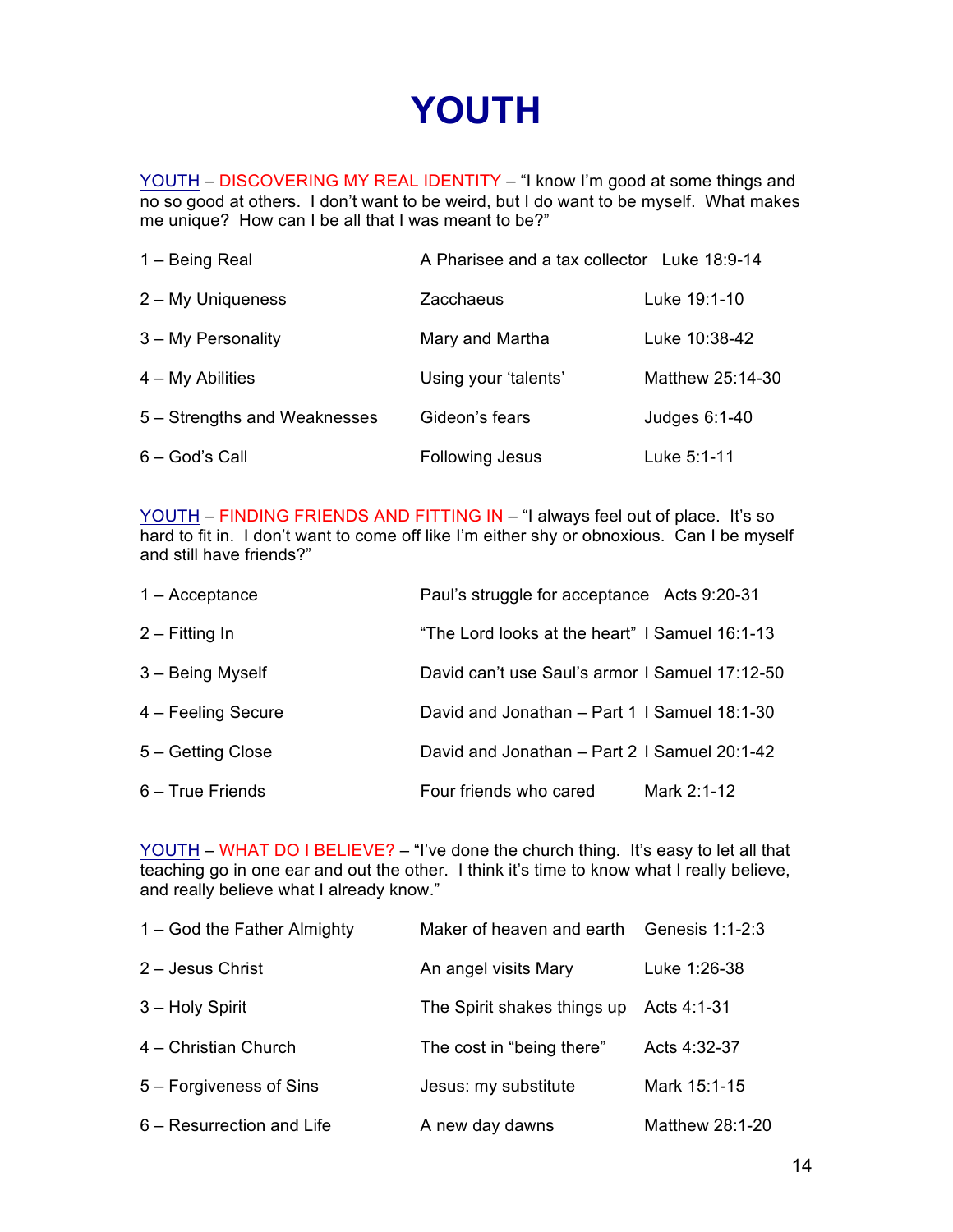YOUTH - SURVIVING DAY TO DAY - "I have to buy my own clothes. Beg people for a ride. Make a C average in school just to stay on the team. Everybody's on my back. And my best friend didn't call tonight. Life stinks."

| 1 - Stressed Out                | Facing storms                                   | Mark 4:35-41     |
|---------------------------------|-------------------------------------------------|------------------|
| 2 - Daily Grind                 | Slaving away in Egypt                           | Exodus 5:1-21    |
| 3 - Making the Grade            | Parable of the talents                          | Matthew 25:14-30 |
| 4 – Feeling Alone               | Jesus in Gethsemane                             | Mark 14:32-42    |
| 5 - Dealing with Disappointment | Jesus is betrayed and arrested Matthew 26:47-56 |                  |
| 6 - Facing Failure              | Peter disowns Jesus                             | Luke 22:54-62    |

YOUTH – GETTING ALONG WITH PARENTS – "In my parents' eyes, I can't do anything right. I don't look right, act right, study right, spend money right or pick friends right. As long as I'm still at home, will I always be wrong?"

| 1 - Parental Requests          | Jesus and his mom at a wedding John 2:1-11 |                  |
|--------------------------------|--------------------------------------------|------------------|
| 2 - Parental Expectations      | A mother's dream                           | Matthew 20:20-28 |
| 3 - Family Tension             | When Jesus didn't come home Luke 2:41-52   |                  |
| 4 – Dealing with Frustrations  | Jesus and his family                       | Mark 3:20-35     |
| 5 - Arguing Over Relationships | Samson and his women                       | Judges 14:1-20   |
| 6 – Making Things Right        | A son returns home                         | Luke 15:11-32    |

YOUTH – HOT ISSUES FOR YOUTH – "My friend is pregnant. Another is talking about suicide. What do I do? School is a jungle. People get beat up. Drugs are everywhere. If my parents knew what I have to face every day, they would freak out!"

| $1 -$ Life in the Jungle | Jesus is tempted           | Matthew 3:13-4:11 |
|--------------------------|----------------------------|-------------------|
| 2 - Loose Morals         | David and Bathsheba        | 2 Samuel 11:1-27  |
| 3 – Hidden Secrets       | David $-$ you are the man! | 2 Samuel 12:1-14  |
| 4 - Don't Get Used       | Dirty Dancing              | Mark 6:14-29      |
| 5 - Just Say No          | Daniel stays 'clean'       | Daniel 1:1-21     |
| 6 - Take a Stand         | Daniel in the lion's den   | Daniel 6:1-24     |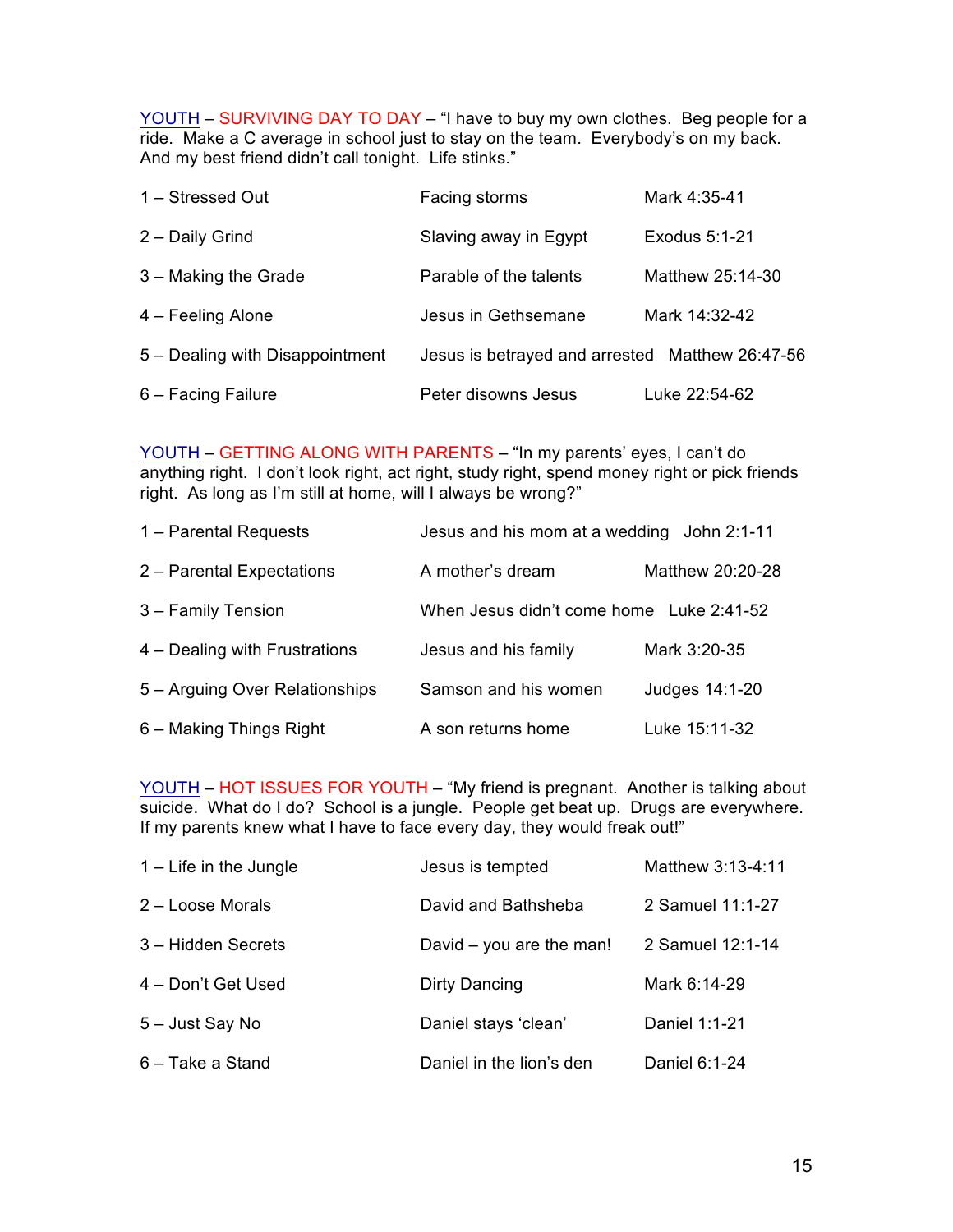## **MARKETPLACE**

MARKETPLACE – RELATIONSHIPS AT WORK – "I don't know which is worse – working under someone or supervising others. I've done both and either way I've been frustrated. How can I get along with the people I work with?"

| 1 – Life with My Co-workers     | Who is greatest?                                | Mark 10:35-45    |
|---------------------------------|-------------------------------------------------|------------------|
| 2 – Life with My Boss           | David spares Saul                               | I Samuel 24:1-22 |
| 3 - Life as a Supervisor        | Boaz lets Ruth glean                            | Ruth 2:1-23      |
| 4 – Life with my Competitors    | Elisha deals in strength & grace 2 Kings 6:8-23 |                  |
| 5 – Letting God Be The Boss     | Gideon takes orders from God                    | Judges 7:1-25    |
| 6 – Letting the Spirit Guide Me | Paul follows the Lord's lead Acts 18:5-17       |                  |

MARKETPLACE – TOO MUCH STRESS! – "The stress I'm under every day is incredible. Deadlines, projects, personnel – plus home and family. If I don't find a way to release some of this pressure, I'm gonna crack!"

| 1 – Stress From My Work                         | Calm for the storm                        | Mark 4:35-41    |
|-------------------------------------------------|-------------------------------------------|-----------------|
| $2 -$ Stress on the Job                         | Sexual harassment                         | Genesis 39:1-23 |
| 3 – Stress in a Secular World                   | Abraham pleads for Sodom Genesis 18:16-33 |                 |
| 4 - Stress From a Changing World Tower of Babel |                                           | Genesis 11:1-9  |
| 5 – Balancing Work and Rest                     | Jesus feeds 5000                          | Mark 6:30-44    |
| 6 - Keeping Stress Under Control                | Moses gets a grip                         | Exodus 17:1-16  |

MARKETPLACE – BUSINESS ETHICS – "It sounds easy to succeed in the business world, but how many 'shortcuts' am I prepared to make? Is it really possible to do the right thing in regards to other people and still get ahead?"

| $1 -$ Life of Integrity      | Job loses it all                           | Job 1:1-22    |
|------------------------------|--------------------------------------------|---------------|
| 2 – Lack of Integrity        | Ananias and Sapphira                       | Acts 5:1-11   |
| 3 – Values of Integrity      | Rich fool faces regret                     | Luke 12:13-21 |
| 4 – Integrity and Conscience | Parable of the shrewd manager Luke 16:1-15 |               |
| 5 – Integrity and Authority  | Paying taxes to Ceasar                     | Mark 12:13-17 |
| $6 -$ Rewards of Integrity   | Job receives just reward                   | Job 42:7-17   |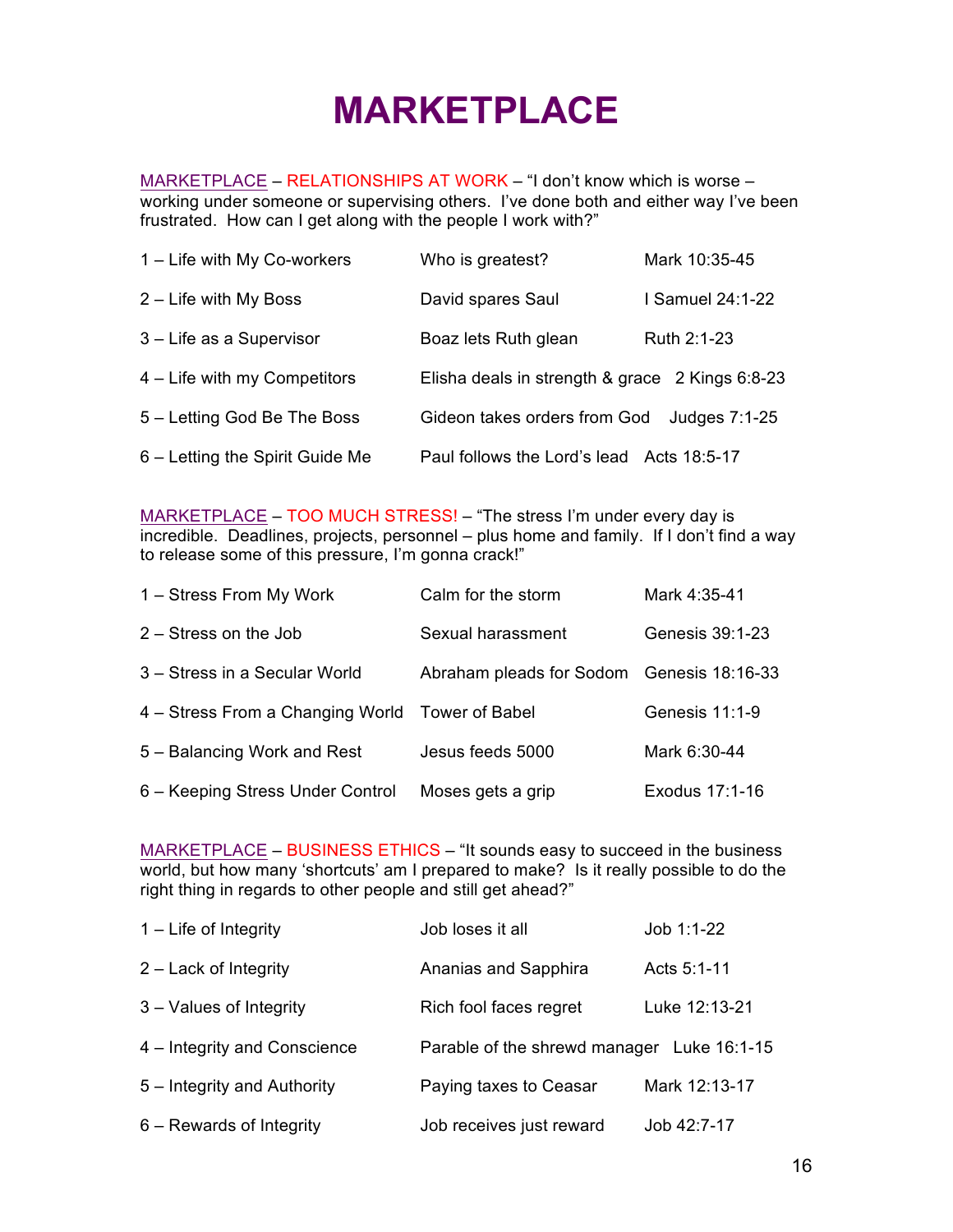MARKETPLACE – FINDING THE RIGHT JOB – "For years I felt like I was in over my head. Then I didn't even have a job for a while. And now I'm overqualified and unfulfilled! Will I ever be content?"

| $1 -$ Overgualified    | Jesus takes a job beneath him John 13:1-17 |                  |
|------------------------|--------------------------------------------|------------------|
| 2 - Over My Head       | Moses asked to do too much Exodus 18:1-27  |                  |
| $3 -$ Laid Off         | Joseph loses his job                       | Genesis 37:12-36 |
| 4 - Unemployed         | Moses called in the desert                 | Exodus 3:1-22    |
| 5 - Unfulfilled        | Bored as a brickmaker                      | Exodus 5:1-21    |
| 6 – Finding My Passion | Paul's passion revealed                    | Acts 16:1-32     |

MARKETPLACE – BORED AND BURNED OUT – "My job is like a broken record. The same thing over and over. By 10 a.m. I'm already tired. By noon, I'm ready to go home. Is it me . . . or my work? Maybe I need an attitude adjustment."

| 1 – Why Work?           | A bedridden paralytic                          | John 5:1-15        |
|-------------------------|------------------------------------------------|--------------------|
| $2 - Why Am$ I Here?    | Philip does productive networking Acts 8:26-40 |                    |
| 3 – Where Am I Heading? | Abram's call to move out                       | Genesis 11:27-12:9 |
| 4 - How Can God Use Me? | Peter's windfall                               | Luke 5:1-11        |
| 5 - How's My Attitude   | Trouble on the horizon                         | Jonah 1:1-17       |
| 6 - To Stay or to Go?   | Gideon seeks God's guidance Judges 6:1-40      |                    |

MARKETPLACE – ENTREPRENEURS – "I was excited to start my own business, but now I'm not sure. Rather than working when I want to, I'm working all the time. It's a huge investment. Will my dream become a nightmare?"

| 1 – Following My Dream      | Jacob leaves Laban                                 | Genesis 31:1-21  |
|-----------------------------|----------------------------------------------------|------------------|
| 2 – Risking My Reputation   | Laban pursues Jacob                                | Genesis 31:22-55 |
| $3 -$ Paying the Price      | Jacob's financial & emotional toll Genesis 32:1-21 |                  |
| 4 - Forfeiting My Stability | Jacob wrestles with God                            | Genesis 32:22-32 |
| 5 – Putting in My Time      | Jacob's slow going                                 | Genesis 33:1-20  |
| 6 - Measuring My Success    | Jacob returns to Bethel                            | Genesis 35:1-15  |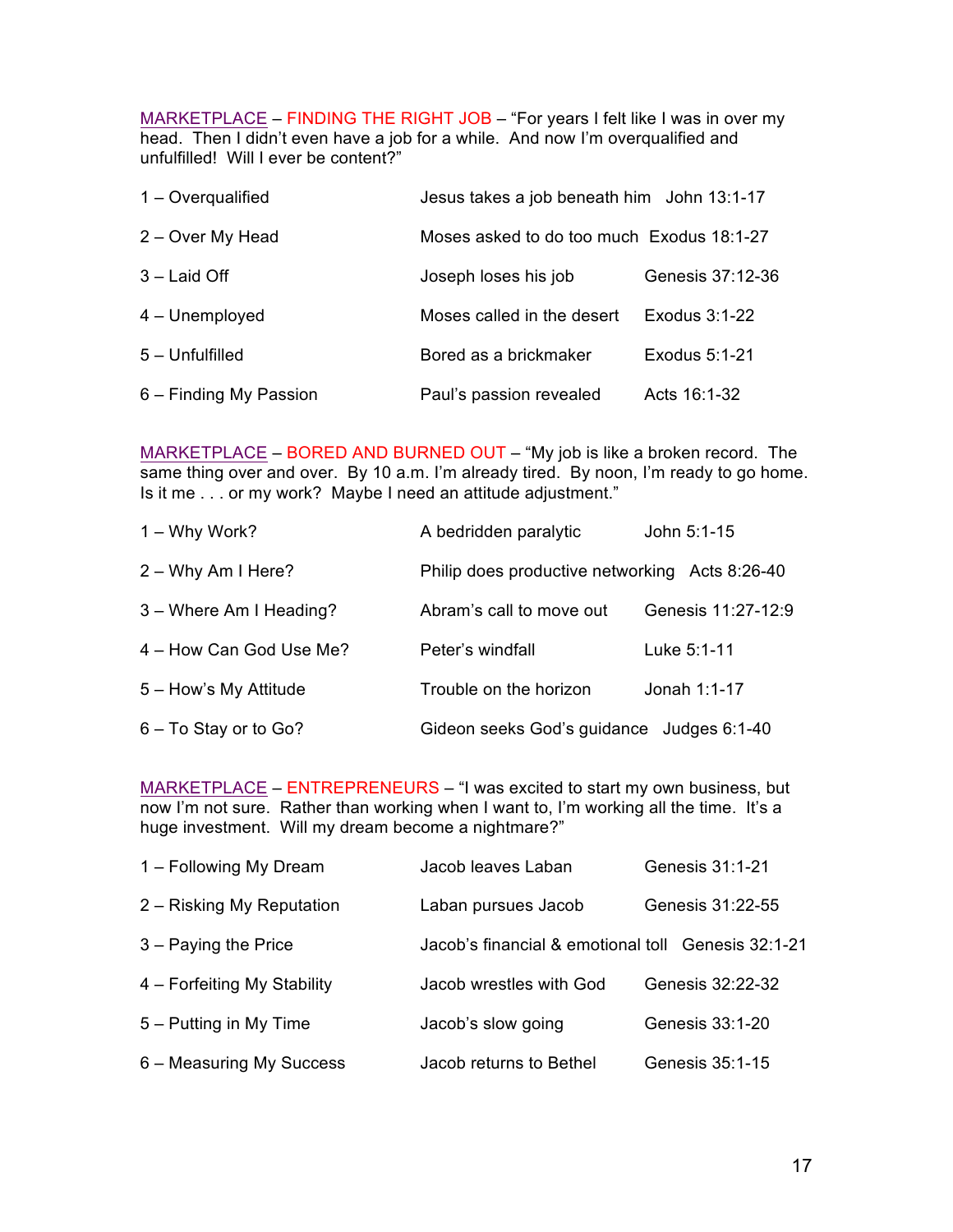## **SPECIAL NEEDS**

SPECIAL NEEDS – SELF-ESTEEM – "No matter what others do to show their love for me, I just can't seem to accept it. People say that since God created me I'm special. I want to believe that, but I'm having a hard time feeling it."

| $1 - By Design$           | Created in his image                          | Genesis 1:1-2:3 |
|---------------------------|-----------------------------------------------|-----------------|
| 2 – Accepted by God       | Jesus and Zacchaeus                           | Luke 19:1-10    |
| 3 - Chosen by God         | David chosen for his 'heart' I Samuel 16:1-13 |                 |
| 4 - Healthy Humility      | A Pharisee and a tax collector Luke 18:9-14   |                 |
| 5 - Gifted and Endowed    | <b>God empowers Moses</b>                     | Exodus 4:1-17   |
| 6 – Making a Contribution | The widow's offering                          | Mark 12:41-44   |

SPECIAL NEEDS – FINANCIAL STRESS – "My house isn't paid for. And I've got all these other loans to pay off. And now these credit card bills. How did I get myself into this mess? I could ask a relative for a loan, but I would rather die than admit I've blown it. What do I do?"

| 1 - Hard Times            | Hitting bottom                                 | Luke 15:11-32    |
|---------------------------|------------------------------------------------|------------------|
| $2 -$ Facing the Stress   | Jesus faces pressure                           | Luke 4:14-30     |
| 3 - Taking Responsibility | Parable of the talents                         | Matthew 25:14-30 |
| 4 - Tough Decisions       | Parable of the shrewd manager Luke 16:1-15     |                  |
| 5 - Mutual Aid            | Believers share their possessions Acts 4:32-37 |                  |
| 6 - In God We Trust       | The widow's oil                                | 2 Kings 4:1-7    |

SPECIAL NEEDS – LIVING WITH PAIN – "I feel like I'm dragging a ball and chain around with me. How can I deal each day with the pain I'm in, plus the guilt I feel for being such a burden to others?"

| 1 – Where is God When I Hurt? | The pool paralytic                          | John 5:1-15 |
|-------------------------------|---------------------------------------------|-------------|
| 2 - Pain and Blame            | Why was he born blind?                      | John 9:1-34 |
| 3 - Pain and Shame            | Jesus heals an 'unclean' woman Mark 5:24-34 |             |
| 4 - Pain and Comfort          | Four friends who cared                      | Mark 2:1-12 |
| 5 – Pain and Perspective      | The suffering of Job                        | Job 2:1-10  |
| 6 - Pain and Persistence      | Parable of the persistent widow Luke 18:1-8 |             |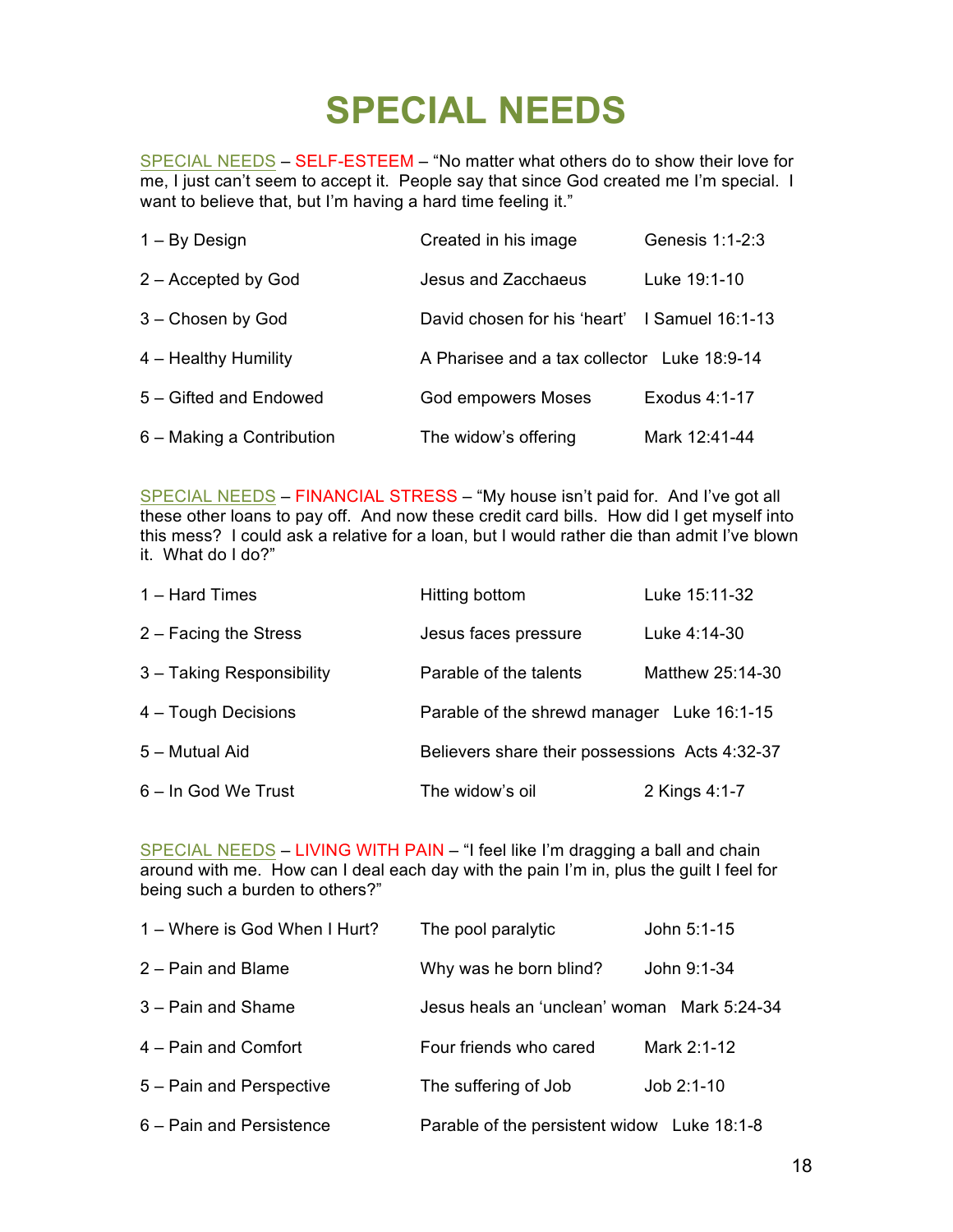SPECIAL NEEDS – CAREGIVERS – "I want to help any way I can, but their constant demands are so draining on me. How can I care for others without burning out myself?"

| 1 – Taking a Break       | Manna and the Sabbath                    | Exodus 16:1-35   |
|--------------------------|------------------------------------------|------------------|
| 2 - Dealing with Demands | Moses gets weary                         | Exodus 17:1-16   |
| 3 - Sharing the Load     | Moses decides to delegate                | Exodus 18:1-27   |
| 4 - Setting Limits       | Mary chooses what's better Luke 10:38-42 |                  |
| 5 - Surviving the Stress | Jesus withdraws to pray                  | Mark 1:29-39     |
| 6 - Heeding the Call     | The sheep and the goats                  | Matthew 25:31-46 |

SPECIAL NEEDS – EMPTY NESTERS-WHEN THE KIDS ARE GONE – "I guess I wasn't prepared for the kids being gone. It's like part of my identity went with them. I feel like it's halftime and a whole new strategy needs to be made for the second half of life."

| 1 - Tough Times        | Naomi: a bitter empty nester Ruth 1:1-22 |                    |
|------------------------|------------------------------------------|--------------------|
| 2 – New Perspective    | Naomi gets a grandson                    | Ruth 4:1-22        |
| 3 - Looking Ahead      | Parable of the rich fool                 | Luke 12:13-21      |
| 4 - Hearing God        | The call of Abram                        | Genesis 11:27-12:9 |
| 5 - Investing Yourself | Moses and the burning bush Exodus 3:1-22 |                    |
| 6 - Taking Risks       | Peter steps out of the boat              | Matthew 14:22-33   |

SPECIAL NEEDS – GROWING OLDER – "Others may say I'm too old, but I want to feel like the best is yet to come! How can I look back with gratitude, and look ahead by passing on to someone else what I've learned?"

| 1 - Faith Journey         | The call of Abram                             | Genesis 11:27-12:9 |
|---------------------------|-----------------------------------------------|--------------------|
| 2 - Never Too Old         | Noah builds a boat                            | Genesis 6:5-7:12   |
| 3 - The Power of Blessing | Simeon and Anna bless Jesus Luke 2:21-40      |                    |
| 4 – Leaving a Legacy      | Moses commissions Joshua                      | Numbers 27:12-23   |
| 5 - Looking Back          | Remembering God's faithfulness Joshua 23:1-16 |                    |
| 6 - Looking Ahead         | Jesus raises Lazarus                          | John 11:1-44       |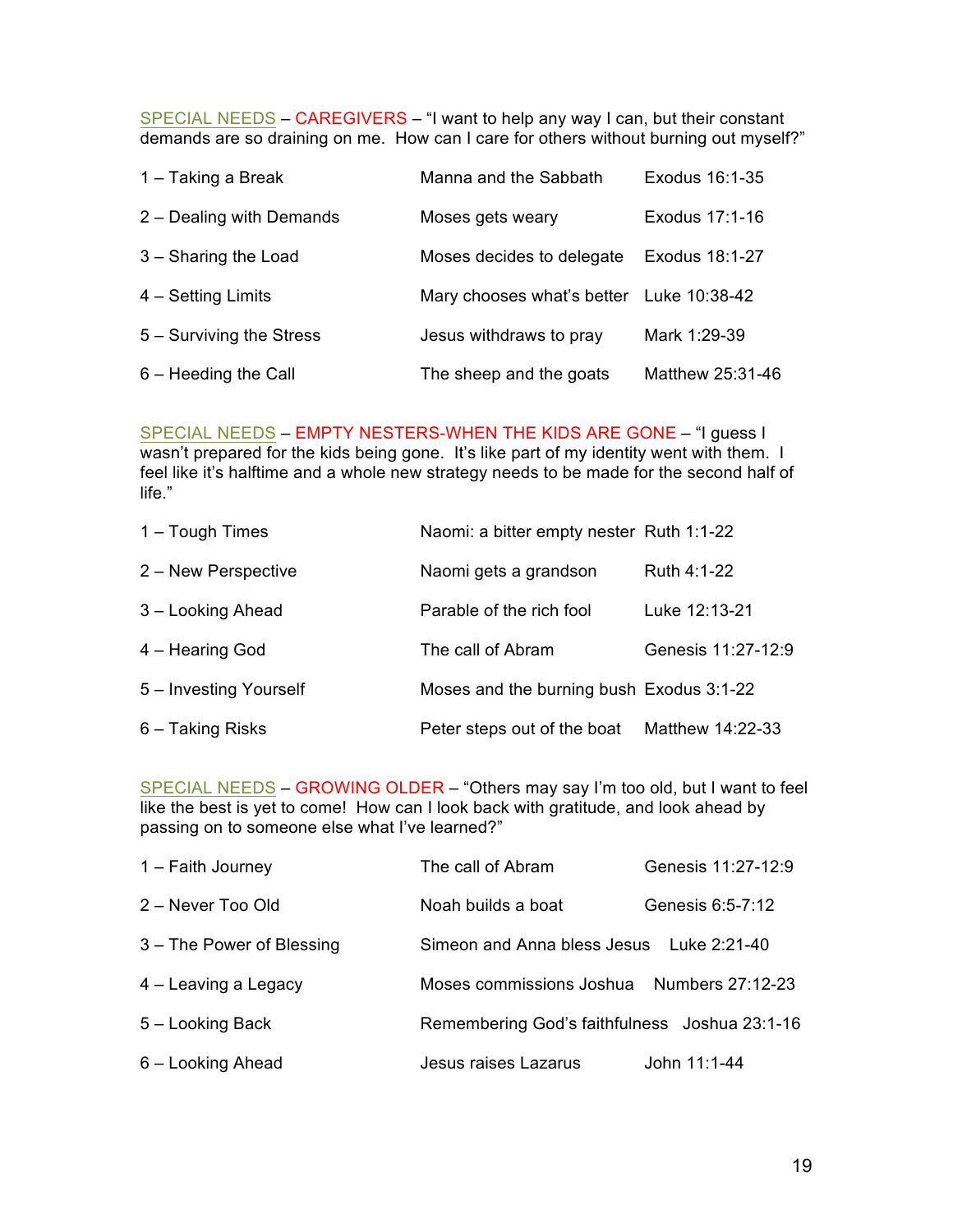## **RECOVERY**

RECOVERY – HEALTHY HABITS – "I've read so many books. I've tried so many diets and exercise plans. They either don't work or I don't stick with them. I hate what I've become and I can't stand to look at myself in the mirror. What do I do? I feel like giving up."

| $1 -$ Frustrations            | The disciples in Gethsemane Mark 14:32-42        |                  |
|-------------------------------|--------------------------------------------------|------------------|
| 2 - Healthy Habits            | Daniel's discipline                              | Daniel 1:1-21    |
| 3 - Living in Balance         | Enough manna for each day Exodus 16:1-35         |                  |
| 4 – A Matter of Control       | Israelites crave other food                      | Numbers 11:4-34  |
| 5 - Don't Give Up             | Children of Israel turn back Numbers 13:26-14:45 |                  |
| 6 – Consistent and Persistent | The walls of Jericho                             | Joshua 5:13-6:21 |

RECOVERY – HEALING BROKEN RELATIONSHIPS – "My family and I have hurt each other in the past. That's why I turned my back on them. But time is running out and in my heart I want to try to make things right. But I'm afraid and need some help."

| 1-I Have a Dream            | Parable of the Prodigal Son Luke 15:11-32   |                  |
|-----------------------------|---------------------------------------------|------------------|
| 2 - Heart's Desire          | Longing for reconciliation                  | 2 Samuel 14:1-33 |
| 3 - Called to Reconcile     | The unmerciful servant                      | Matthew 18:21-35 |
| $4 -$ Taking the Initiative | Joseph reaches out                          | Genesis 45:1-28  |
| 5 - Anxious Anticipation    | Jacob prepares to meet Esau Genesis 32:1-21 |                  |
| $6 -$ Homecoming            | Jacob and Esau reunited                     | Genesis 33:1-20  |

RECOVERY – PICKING UP AFTER DIVORCE – "The divorce is final, but I still feel numb. On the outside, things haven't changed that much. But on the inside, it's another matter. I feel lost. Alone with my anger. How can I ever start to heal?"

| 1 - The Death of a Dream | Naomi: empty and bitter                     | Ruth 1:1-22      |
|--------------------------|---------------------------------------------|------------------|
| 2 – Dealing with Anger   | Cain and Abel                               | Genesis 4:1-26   |
| 3 - Taking the High Road | The unmerciful servant                      | Matthew 18:21-35 |
| 4 – Lost Identity        | Jesus heals an 'unclean' woman Mark 5:24-34 |                  |
| 5 - God Cares            | Elijah and a single mother                  | I Kings 17:1-24  |
| 6 – Hope for Healing     | On the road to Emmaus                       | Luke 24:13-35    |